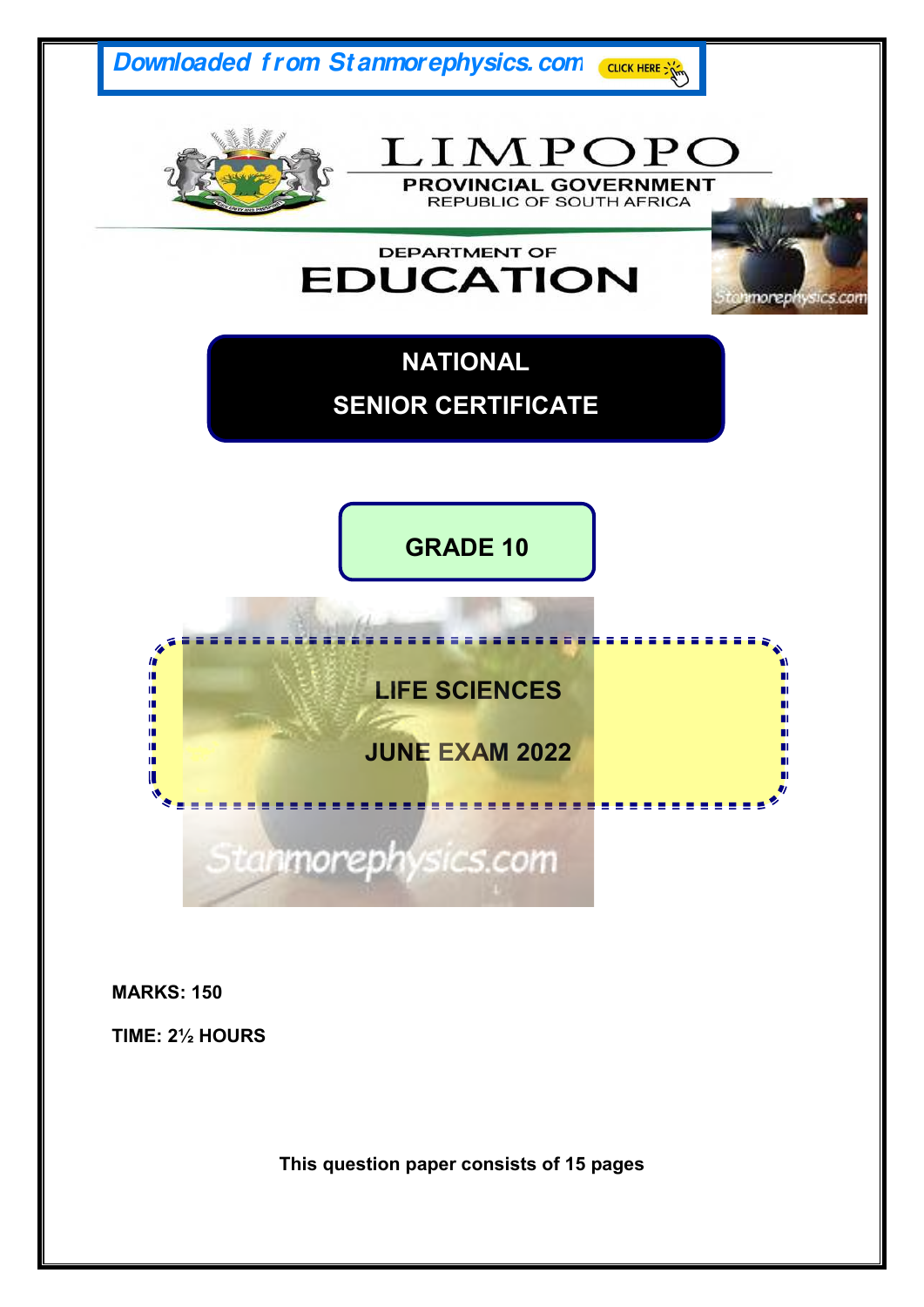# **INSTRUCTIONS AND INFORMATION**

- 1. Answer ALL the questions
- 2. Write ALL the answers in the ANSWER BOOK.
- 3. Start the answer to EACH question at the top of a new page
- 4. Number the answers correctly according to the numbering system used in this question paper.
- 5. Present your answers according to the instructions of each question.
- 6. Do ALL drawings in pencil and label them in black or blue ink.
- 7. Draw diagrams or flow charts only when asked to do so.
- 8. The diagrams in this question paper are NOT necessarily drawn to scale.
- 9. Do NOT use graph paper.
- 10. Only a non-programmable calculator, protractor and a compass must be used where necessary. braw diagrams or flow charts only when asked to do so.<br>The diagrams in this question paper are NOT necessarily drawn to scale<br>to NOT use graph paper.<br>Do NOT use graph paper.<br>White necessary.<br>Write neatly and legibly.<br>Write
- 11. Write neatly and legibly.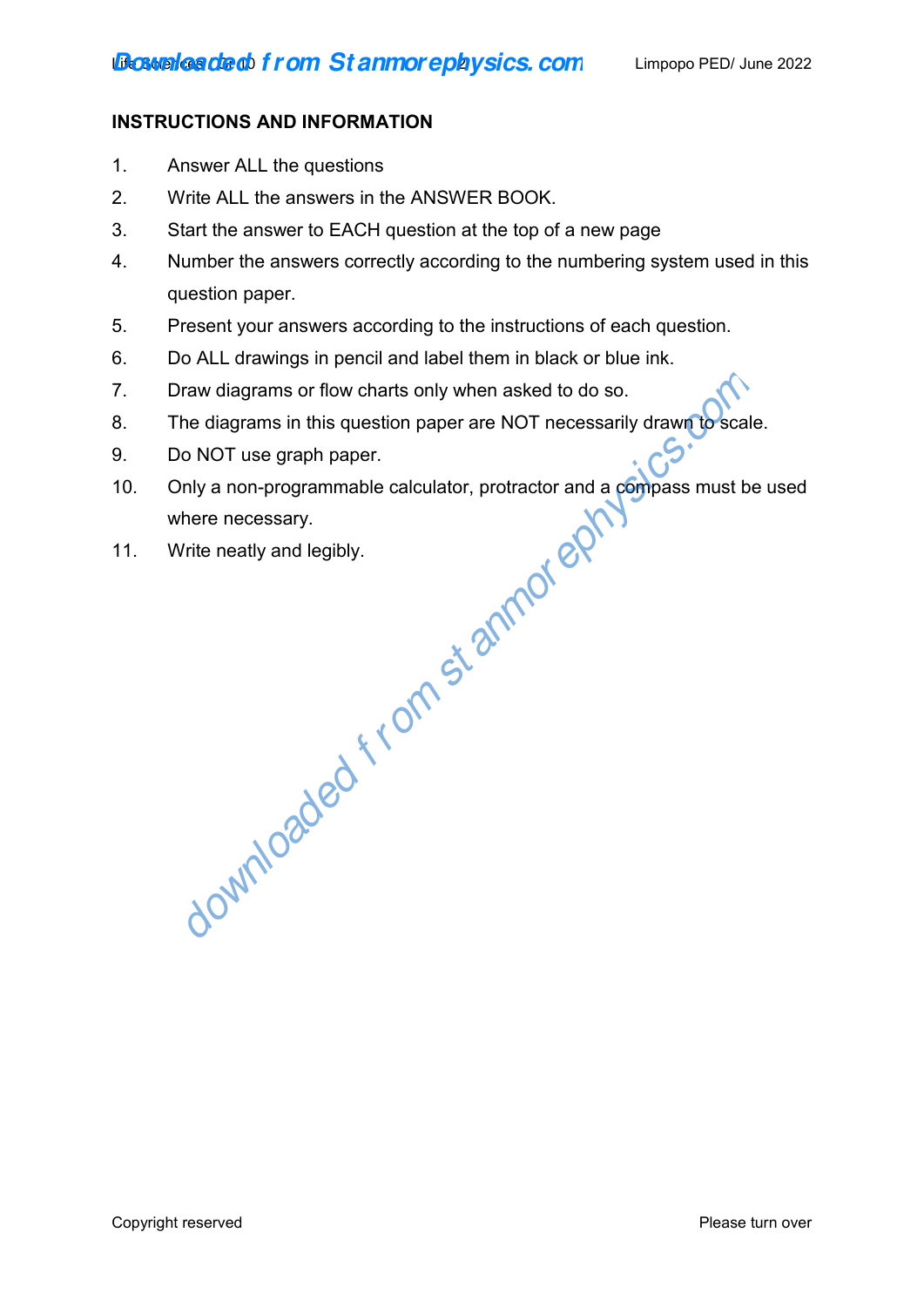## **SECTION A**

# **QUESTION 1**

1.1 Various options are provided as possible answers to the following questions. Choose the correct answer and write only the letter (A to D) next to the question number (1.1.1 to 1.1.10) in the ANSWER BOOK, e.g. 1.1.11 B







- A Enzyme
- B Active site
- C Substrate
- D Amino acid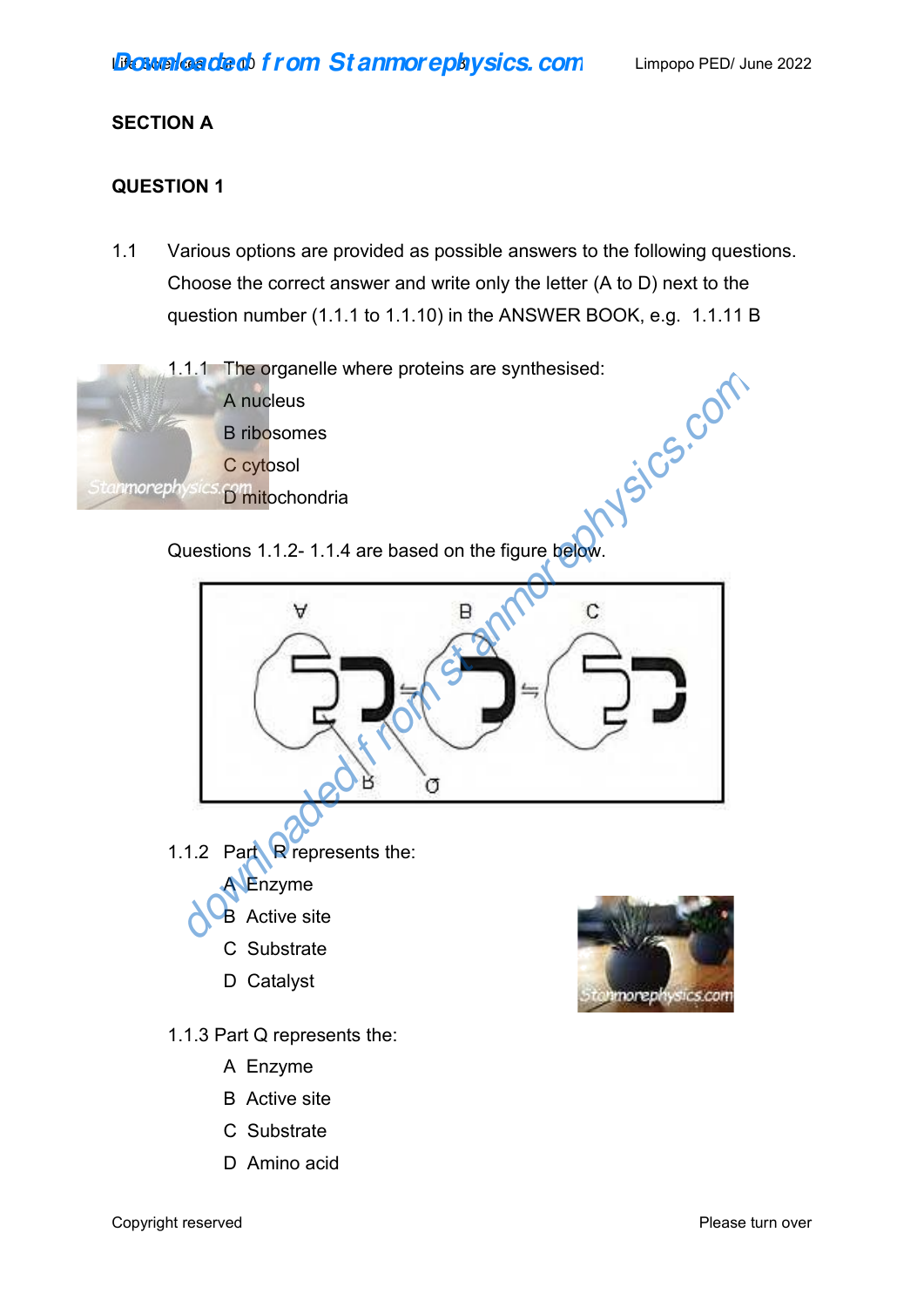# **Boweleaded from Stanmorephysics.com** Limpopo PED/ June 2022

- 1.1.4 Which property of enzymes is illustrated by the diagram?
	- A Enzymes are sensitive to temperature
	- B Enzymes are protein in nature
	- C Enzymes are sensitive to pH
	- D Enzyme acts on one substrate only.
- 1.1.5 An inorganic constituent of protoplasm is….
	- A water
	- B starch
	- C cholesterol
	- D haemoglobin
- 1.1.6 The organelle that plays a role in cell division is …
	- A centrosome
	- B vacuole
	- C chloroplast
	- D ribosomes
- 1.1.7 Cell division associated with growth in an organism, is called
	- A asexual reproduction
	- B budding
	- C meiosis
	- D mitosis
- .1.8 Companion cells in plants are distinctive of
	- A phloem tissue
	- B xylem tissue
	- C chlorenchyma tissue
	- D sclerenchyma tissue
- 1.1.9 A motor neuron carries a nerve impulse to…
	- A a receptor
	- B an effector
	- C the brain
	- D the cell body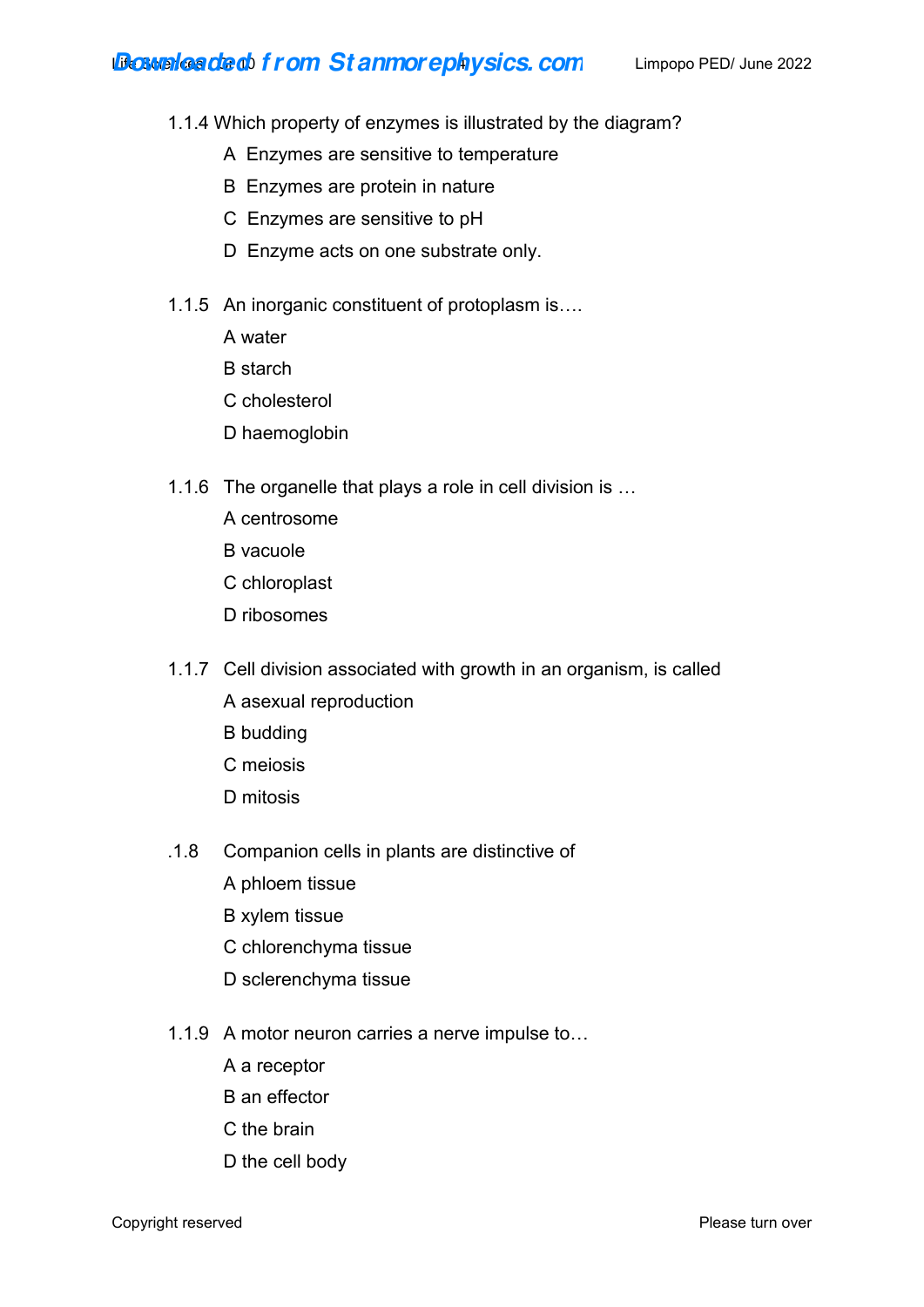# **Life State death f rom St anmorephysics. com** Limpopo PED/ June 2022

- 1.1.10 Fluid mosaic model is a characteristic of……….
	- A cell wall
	- B tonoplast
	- C nuclear membrane
	- D cell membrane 10x2 **= (20)**

- 1.2 Give the correct biological term for each of the following descriptions. Write only the term next to the question number (1.2.1 to 1.2.7)
	- 1.2.1 Swelling of thyroid gland due to lack of iodine.
	- 1.2.2 Structure within the nucleus that contain genetic material
	- 1.2.3 The structure that connects 2 chromosomes together during cell Division
	- 1.2.4 Parenchyma cells that contain chloroplasts
	- 1.2.5 Long, coil thread-like structures made up of DNA that are found in the nucleus
	- 1.2.6 Vascular tissue that transport water present in the veins of the leaf
	- 1.2.7 The structural and functional unit of life

**(7)**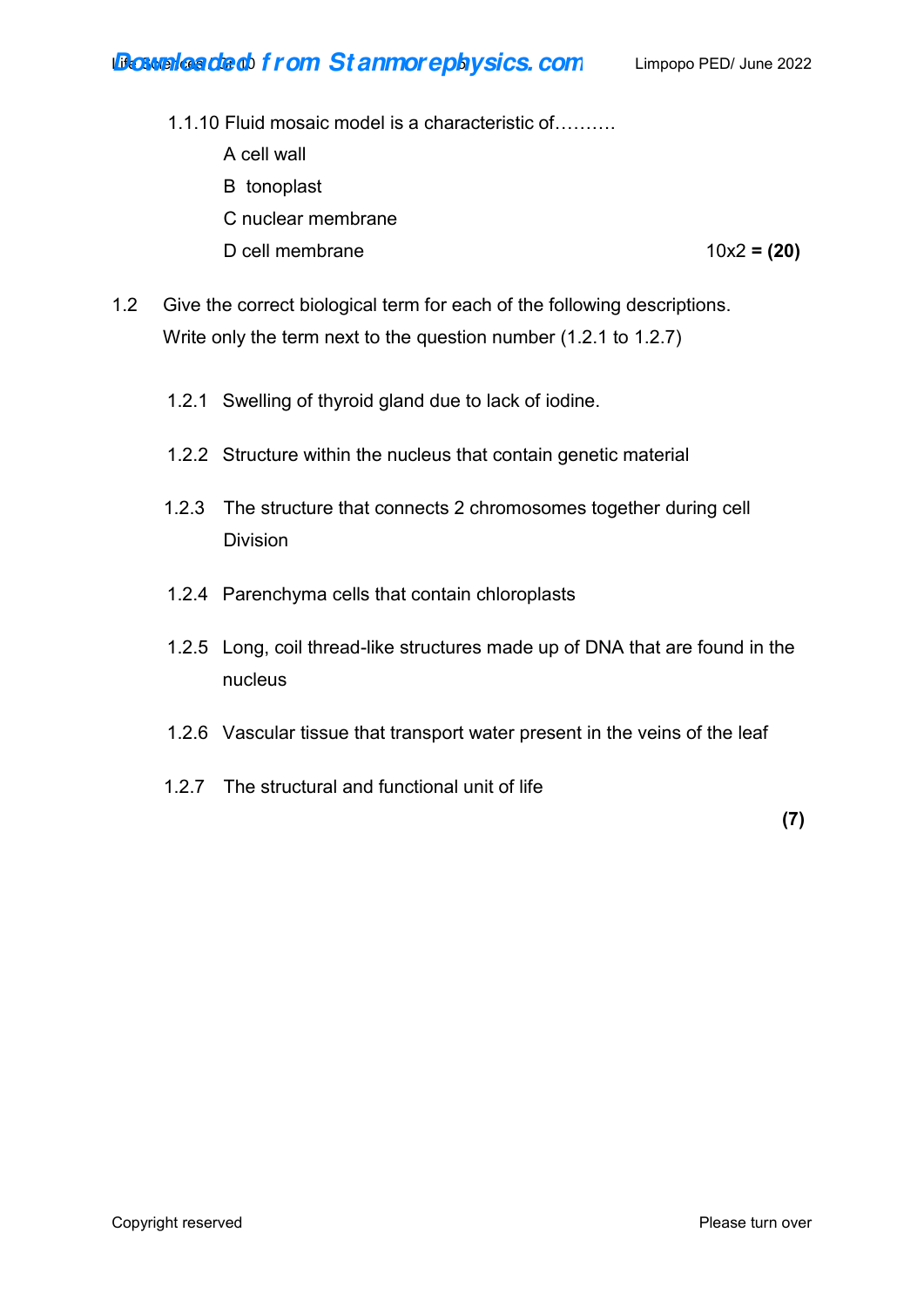1.3 Indicate whether each of the statements in COLUMN 1, applies to A ONLY, B ONLY, BOTH A and B, or Neither A nor B of the items in column II. Write A only, B only, Both A and B, or Neither A nor B.

| <b>COLUMN1</b>                             | <b>COLUMN II</b>             |
|--------------------------------------------|------------------------------|
| 1.3.1 Strong bone and teeth                | A: Vitamin D                 |
| development                                | <b>B: Calcium</b>            |
| 1.3.2 Compound in which carbohydrates      | A: glycogen                  |
| are stored in animal cells.                | B: starch                    |
| 1.3.3 Tissue has a support function        | A: Epidermal tissue          |
|                                            | <b>B: Collenchyma Tissue</b> |
| 1.3.4 Nutrients that are required in large | A: micronutrient             |
| amount                                     | <b>B</b> : macronutrient     |

1.4 Study the diagram below and answer the questions that follow.



- 1.4.1. Identify the tissue illustrated (1)
- 1.4.2. Name TWO processes in which this tissue is involved. (2)
- 1.4.3. Identify the parts numbered 1-5. Write the number and its label. (5)
- 1.4.4 State **ONE** ways in which the leaf is structurally suited for its  $function.$  (1)

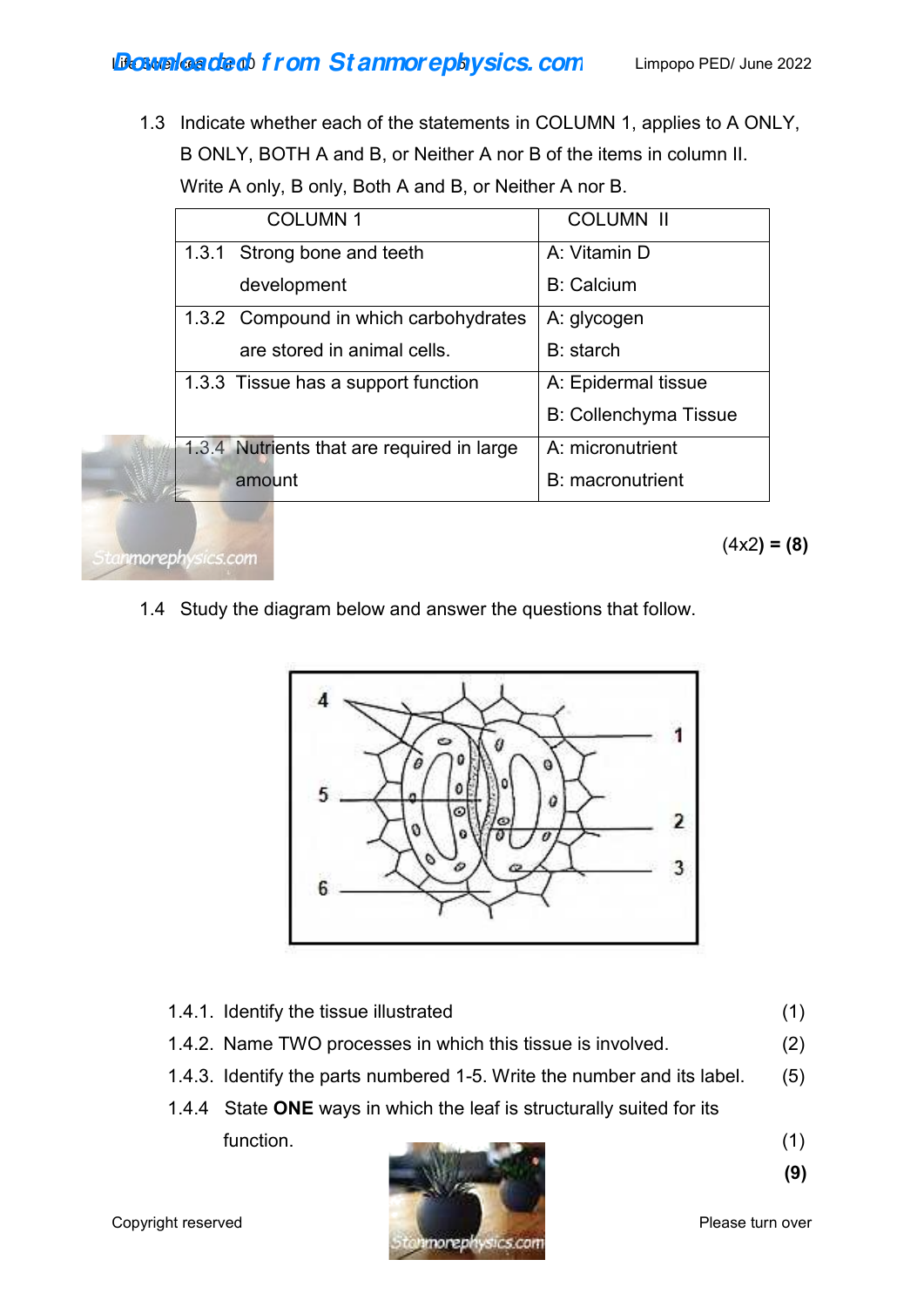1.5 Study the diagrams below and answer the questions that follow.



|                                                                             |                                                               | (6) |
|-----------------------------------------------------------------------------|---------------------------------------------------------------|-----|
| (b)                                                                         | number 2                                                      | (1) |
| (a)                                                                         | number 1                                                      | (1) |
|                                                                             | 1.5.3 Give the function of part                               |     |
| 1.5.2 Give the number and the name of the tissue transporting organic food. |                                                               |     |
|                                                                             | 1.5.1 Identify the process represented by the diagrams above. | (1) |

**TOTAL SECTION A: 50**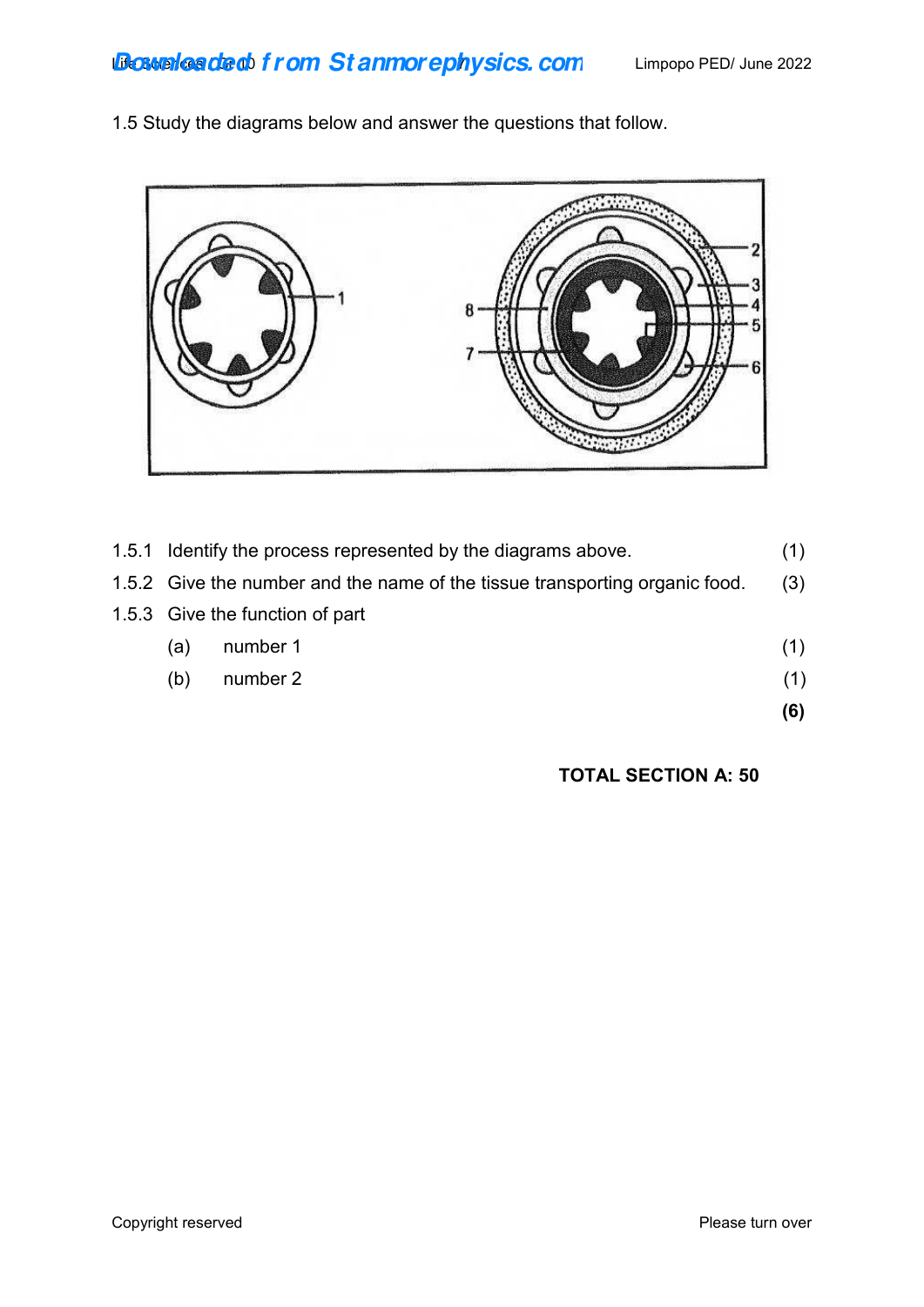## **SECTION B**

# **QUESTION 2**

2.1 Study the table below which shows the composition of certain food types in the human diet per 100g units and answer the questions that follow.

|                  | Food          | Energy | Proteins | Fats | Carbo-           | Calcium | Iron | Vit A       | Vit C          |
|------------------|---------------|--------|----------|------|------------------|---------|------|-------------|----------------|
|                  | type          | (KJ)   | (g)      | (g)  | hydrates         | (mg)    | (mg) | (Ug)        | (Ug)           |
|                  |               |        |          |      | (g)              |         |      |             |                |
|                  | Bacon         | 1983   | 18,0     | 52,0 | $\mathbf 0$      | 15      | 0    | 0           | 0              |
|                  | <b>Beans</b>  | 376    | 7,0      | 0,4  | 22,0             | 65      | 2,4  | 298         | $\mathbf 0$    |
| スワー              | <b>Bread</b>  | 1072   | 8,8      | 1,4  | 58,1             | 102     | 1,8  | $\mathbf 0$ | $\overline{0}$ |
|                  | <b>Butter</b> | 3230   | 0,2      | 87,3 | $\boldsymbol{0}$ | 1,7     | 0    | 2015        | 1,5            |
| nmoreph<br>$-10$ | Milk<br>w     | 281    | 3,9      | 4,6  | 5,4              | 129     | 0,15 | 87          | 0,1            |

- 2.1.1 Which food type supplies the most in the nutritional needs of the body? Support your answer with evidence from the table. (3)
- 2.1.2 Which food type provides the most energy per unit mass? Justify your answer. (2)
- 2.1.3 Which of the food types above would be the most beneficial for?
	- (a) growth and development
	- (b) preventing Osteomalacia
	- (c) normal night vision
	- (d) preventing anaemia
	- (e) preventing bleeding gums (5)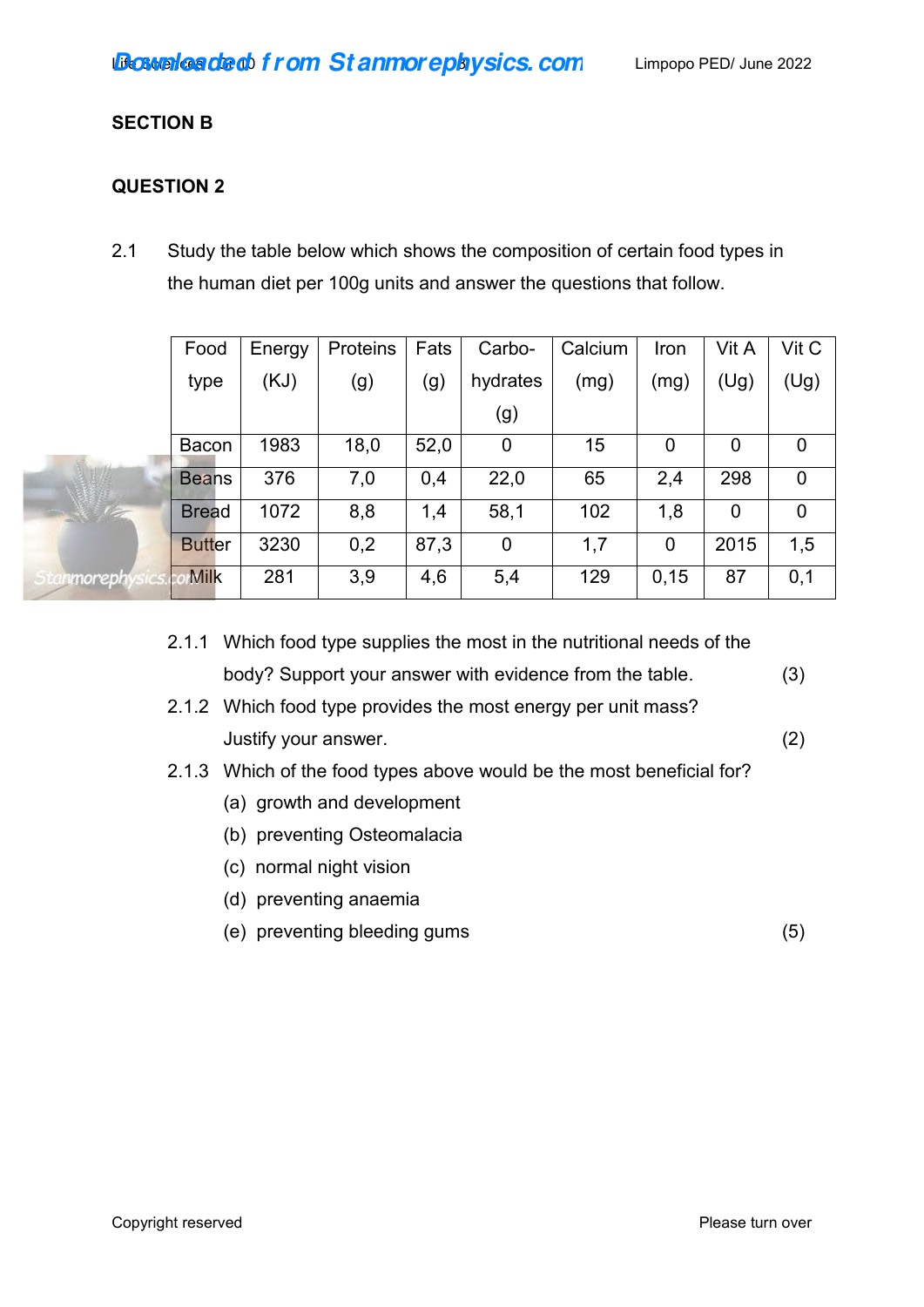# **Life State death f rom St anmorephysics. com** Limpopo PED/ June 2022

- 2.1.4 Certain washing powders are described as 'biological washing Powders' because they contain enzymes. These washing powders are good for removing stains such as egg, chocolate, blood and gravy. In some instances these enzymes are obtained from a type of bacterium. These enzymes are somewhat unusual in that they work optimally (best) at a temperature of 60°C.
	- (a) Why are these ' biological washing powders' more effective Than ordinary washing powders at removing the types of stains Made by egg, chocolate, blood and gravy? (3)

**(16)** 

- **(b)** Explain why is unusual for an enzyme to have an optimal temperature of  $60^{\circ}$ C. (3)
- 2.2 The following diagram represents a type of nerve tissue. Study the diagram and answer the questions that follow.



|  | 2.2.1 What type of nerve tissue is illustrated above?                |     |
|--|----------------------------------------------------------------------|-----|
|  | 2.2.2 What is the function of this type of nerve tissue in the human |     |
|  | body?                                                                | (4) |
|  | 2.2.3 Identify the parts numbered 1 to 5                             | (5) |
|  | 2.2.4 State ONE function of the parts numbered:                      |     |
|  | (a) 5                                                                | (1) |
|  | (b) 2                                                                | (1) |
|  | (c) 6                                                                |     |
|  |                                                                      |     |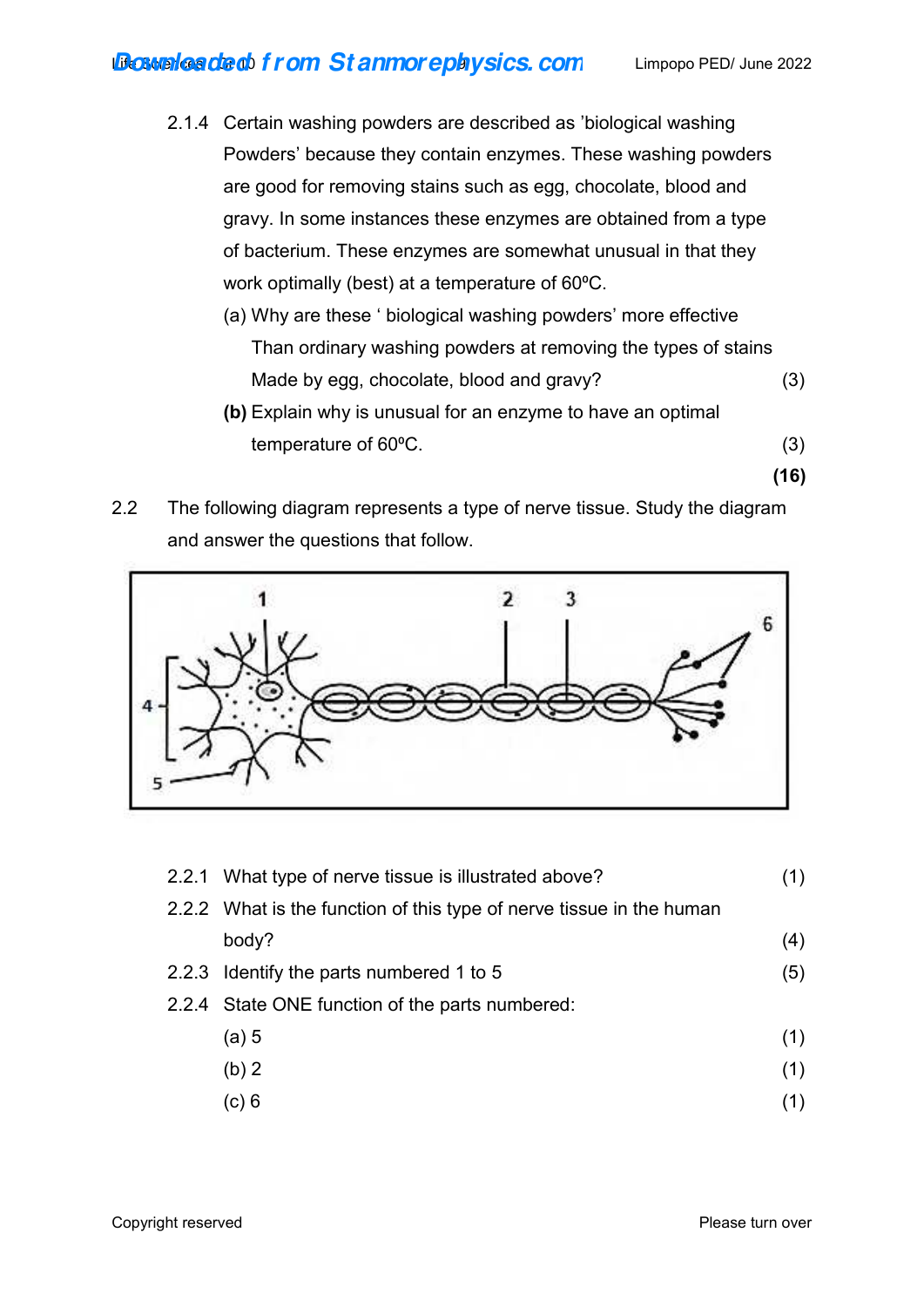# **Boweleaded from Stanmoreplaysics.com** Limpopo PED/ June 2022

 2.2.5 What is the name of the site of contact between two consecutive nerve fibres? (1)

**(14)** 

2.3 Four measuring cylinders, A, B, C and D were set up as the one shown in the diagram.



 Each measuring cylinder contained a leafy twig and 80 ml water covered with a layer of oil.

 The four cylinders were left in the laboratory but were treated differently as follows:

- Cylinder A : placed in wind
- Cylinder B : placed in sunlight
- Cylinder C : the leafy twig was covered in a clear plastic bag that was wet on the inside
- Cylinder D : placed in shade

After two hours, water levels in the four cylinders, A to D were recorded and

the following results were obtained:

Results: **Results:** 

| 45 ml | 48 ml | 50 ml | 55 ml |
|-------|-------|-------|-------|



- 2.3.1 Name the process that causes water to be lost from the twig. (1)
- 2.3.2 State the aim of this investigation. (2)
- 2.3.3 Explain the purpose of the oil layer? (2)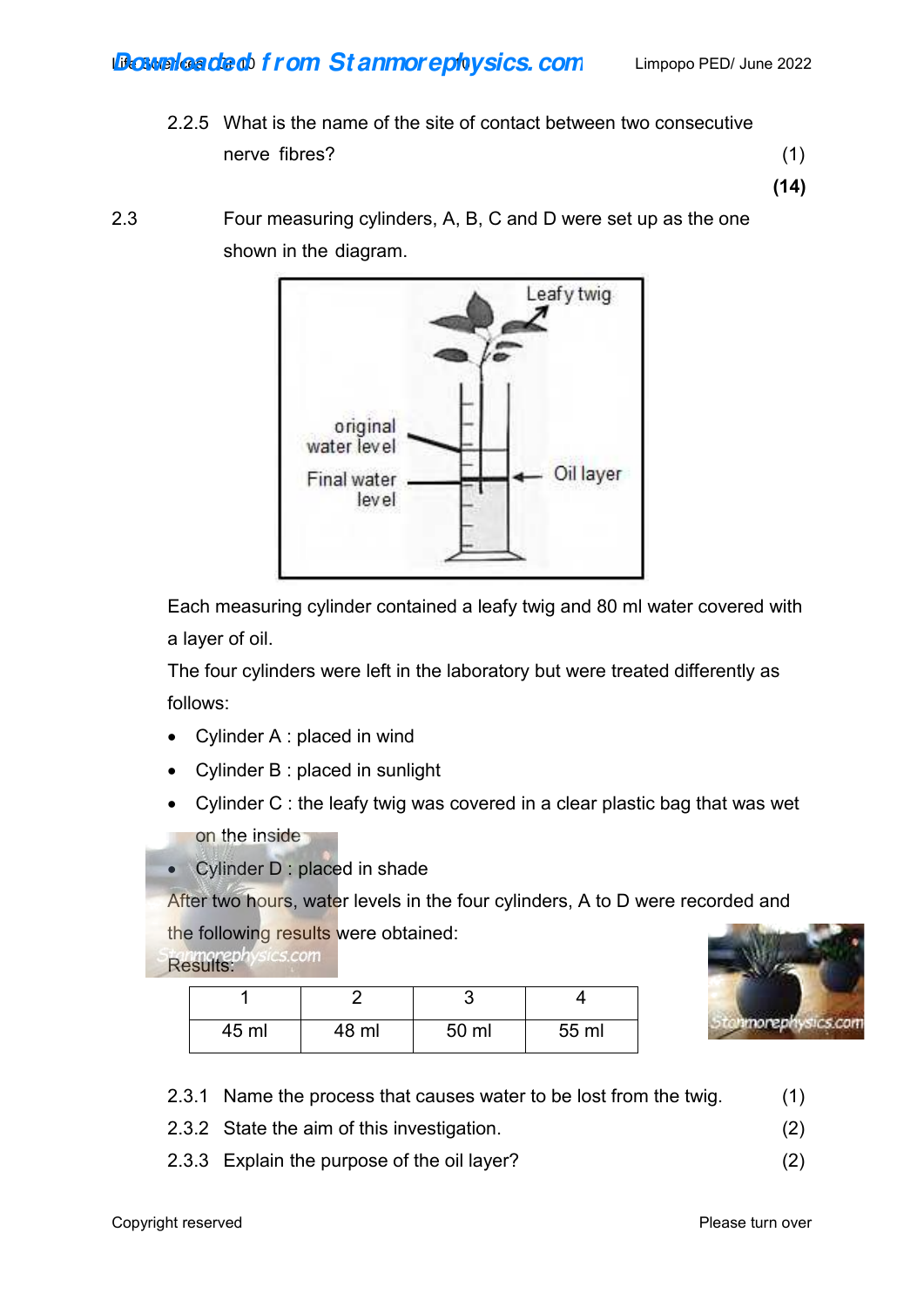# **Boweleaded from Stanmorephysics.com** Limpopo PED/ June 2022

- 2.3.4 Explain ONE precaution that needs to be taken when using leafy twigs, to ensure the results are valid. (2) 2.3.5 Write down the letters A to represent the measuring
	- cylinder. Using the results in the table above, calculate the amount of water loss you would expect for each of the four cylinders. (2)
- 2.4 Study the accompanying diagram which shows the antagonistic muscles Of the upper arm in the human body.

 **(9)** 



| 2.4.1 |     | Explain the term antagonistic muscles.                                        | (2)  |
|-------|-----|-------------------------------------------------------------------------------|------|
|       |     | 2.4.2 Identify the muscles numbered:                                          |      |
|       | (a) | $\mathbf 1$                                                                   | (1)  |
|       | (b) | 2                                                                             | (1)  |
| 2.4.3 |     | When the hand is lifted in the direction of C, which muscle (1 or 2) will be: |      |
|       | (a) | The extensor                                                                  | (1)  |
|       | (b) | The flexor                                                                    | (1)  |
| 2.4.4 |     | Identify the bones labelled:                                                  |      |
|       | (a) | Number 3                                                                      | (1)  |
|       | (b) | Number 4                                                                      | (1)  |
|       | (c) | Number 5                                                                      | (1)  |
| 2.4.5 |     | Name two parts of the skeleton.                                               | (2)  |
|       |     |                                                                               | (11) |
|       |     | ALIFOTIAN 9. IEA1                                                             |      |

# **TOTAL QUESTION 2: [50]**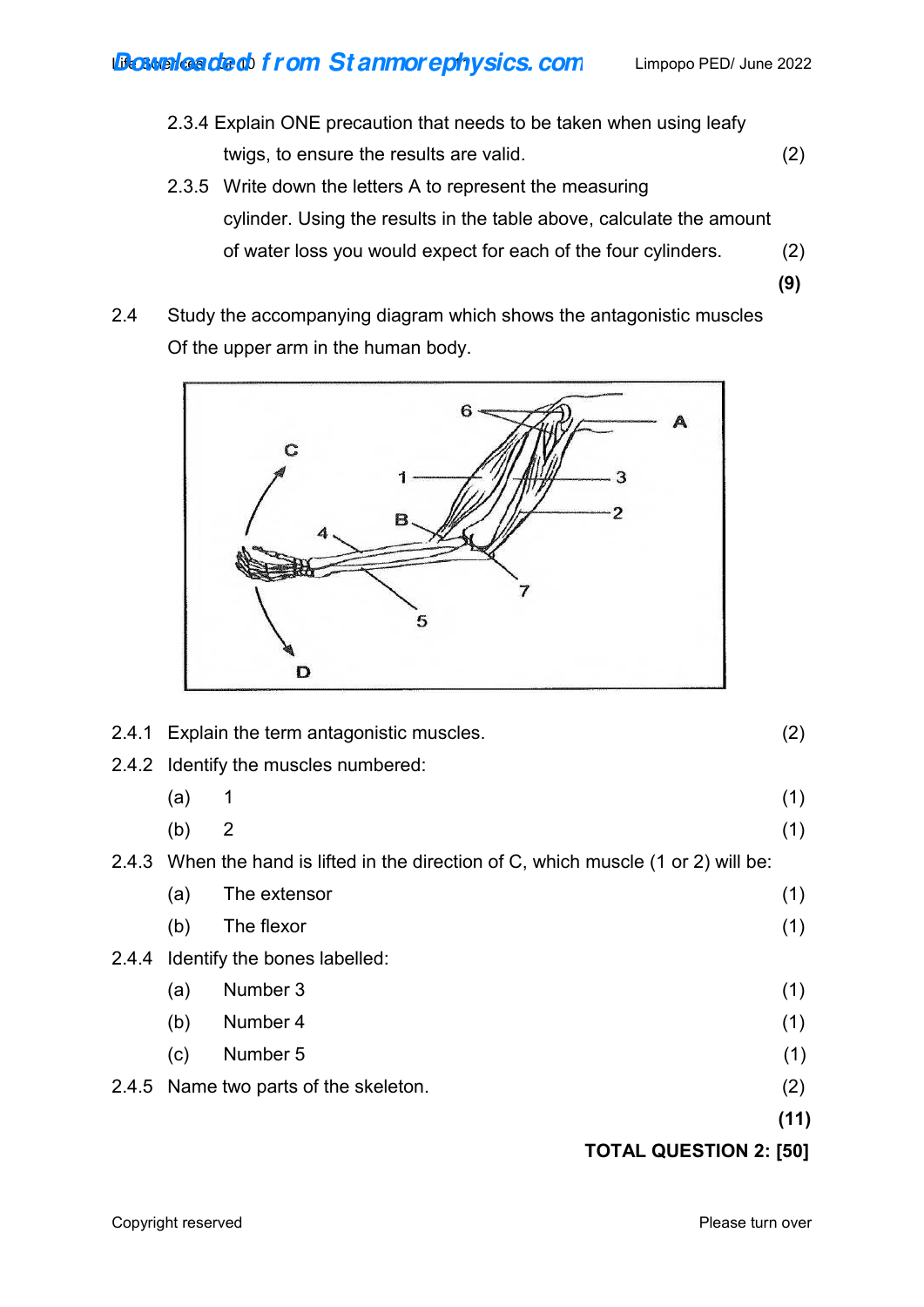# **QUESTION 3**

- $\overline{X}$ А  $\overline{B}$ 3  $\overline{2}$ C 1 Đ ↑ light  $H<sub>2</sub>O$
- 3.1 Study the diagram below and answer the questions that follow:

| 3.1.1 Identify the cell organelles X and Y                                                                     | (2)  |
|----------------------------------------------------------------------------------------------------------------|------|
| 3.1.2 Which metabolic process is associated with:<br>(a) X<br>(b) Y                                            | (2)  |
| 3.1.3 Each organelle has a network of membranes.<br>Describe the molecular structure of one of these membranes | (3)  |
| 3.1.4 Identify the parts numbered 1 and 2.                                                                     | (2)  |
| 3.1.5 Identify the gases A, B, C and D respectively.                                                           | (4)  |
| 3.1.6 State the three structural suitability of organelle X.                                                   | (3)  |
|                                                                                                                | (16) |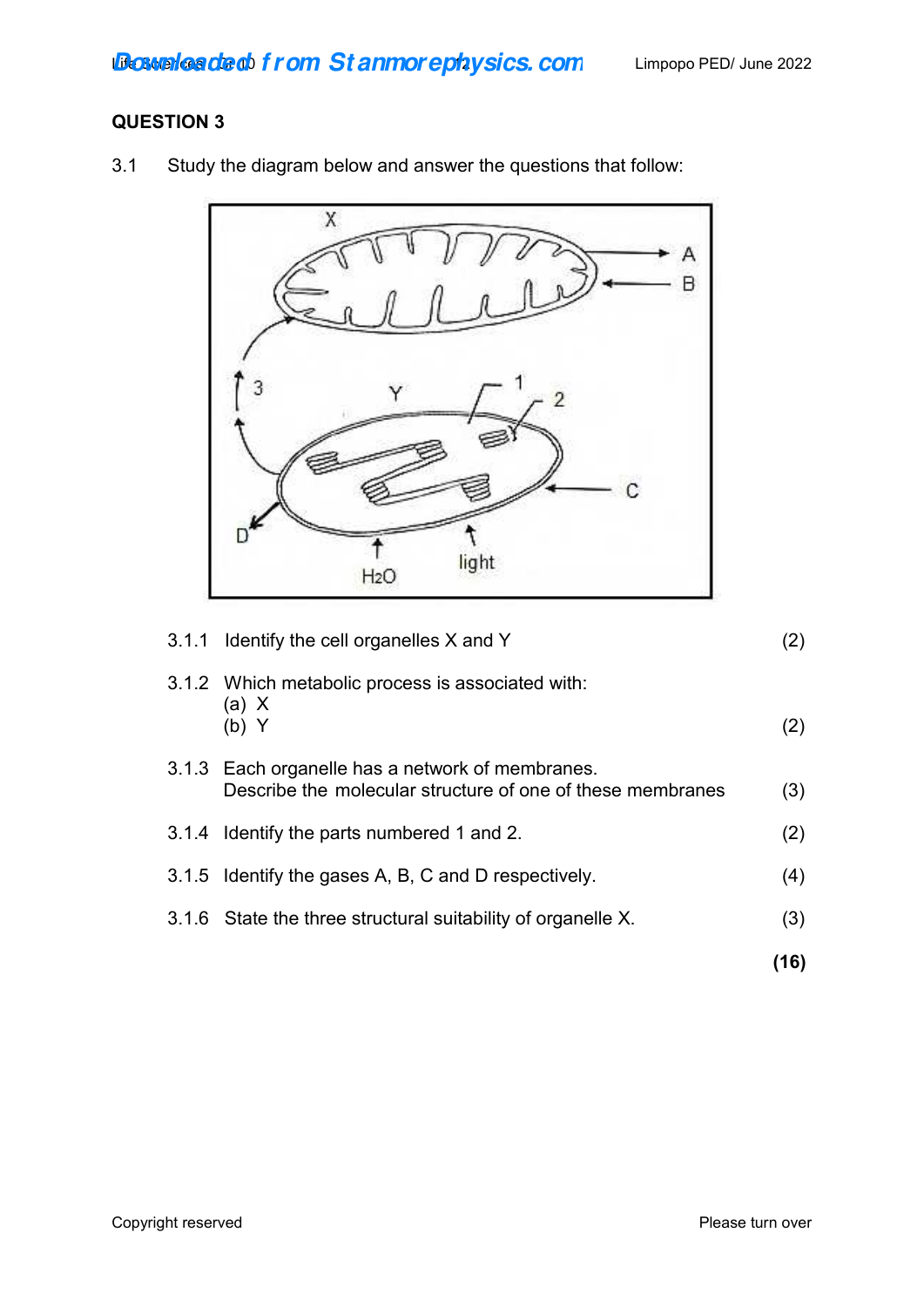3.2 The following diagram represents part of a cross section through an angiosperm root.



3.2.1 Describe how water enters the structure numbered 1 from the soil. (6)

| 3.2.2 Write down the NUMBERS and NAMES of the tissue through which |     |
|--------------------------------------------------------------------|-----|
| water passes, until it reaches the xylem.                          | (4) |

- 3.2.3 Name the force which develops in the root and is believed to push water up the stem. (1)
- 3.2.4 State TWO ways in which structure **numbered 5** is suited for its function. (2)
- 3.2.5 Name the two processes by which water moves from the epidermis through to the middle of the root. (2)<br>
(15)  **(15)**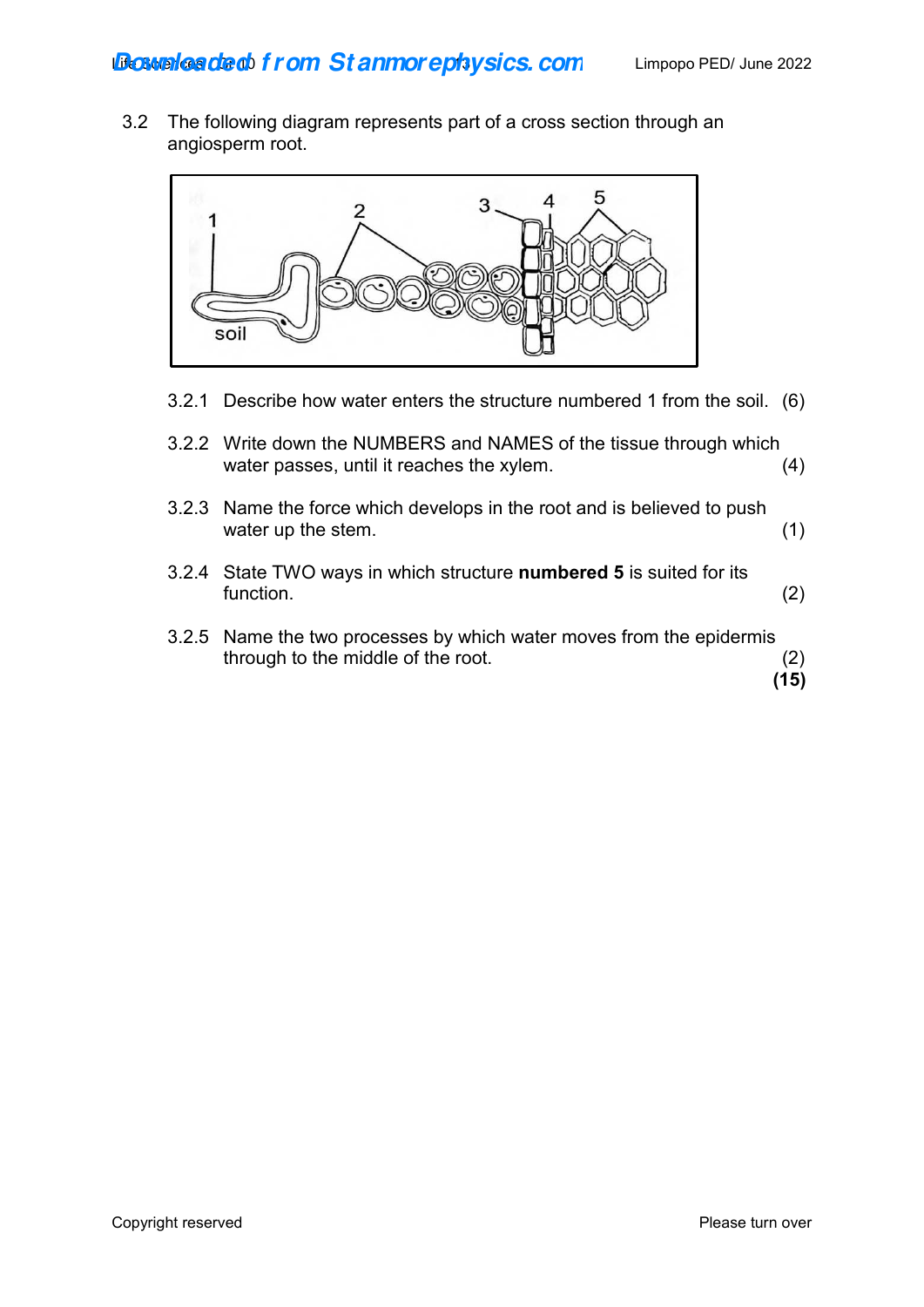3.3 The diagrams below show four stages of a cell undergoing Mitosis.

Study the diagrams and answer the questions that follow:



- 3.3.1 Give the NUMBERS of the diagrams in the correct order in which they occur in this process. (2)
- 3.3.2 (a) Name the stage of mitosis visible in DIAGRAM 2. (1) (b) Explain what occurs in this stage. (3)
- 3.3.3 How many chromosomes will be present in each of the daughter cells shown above after the process is complete? (1)
- 3.3.4 Give THREE reasons why mitosis is biologically important (6)



 **(13)**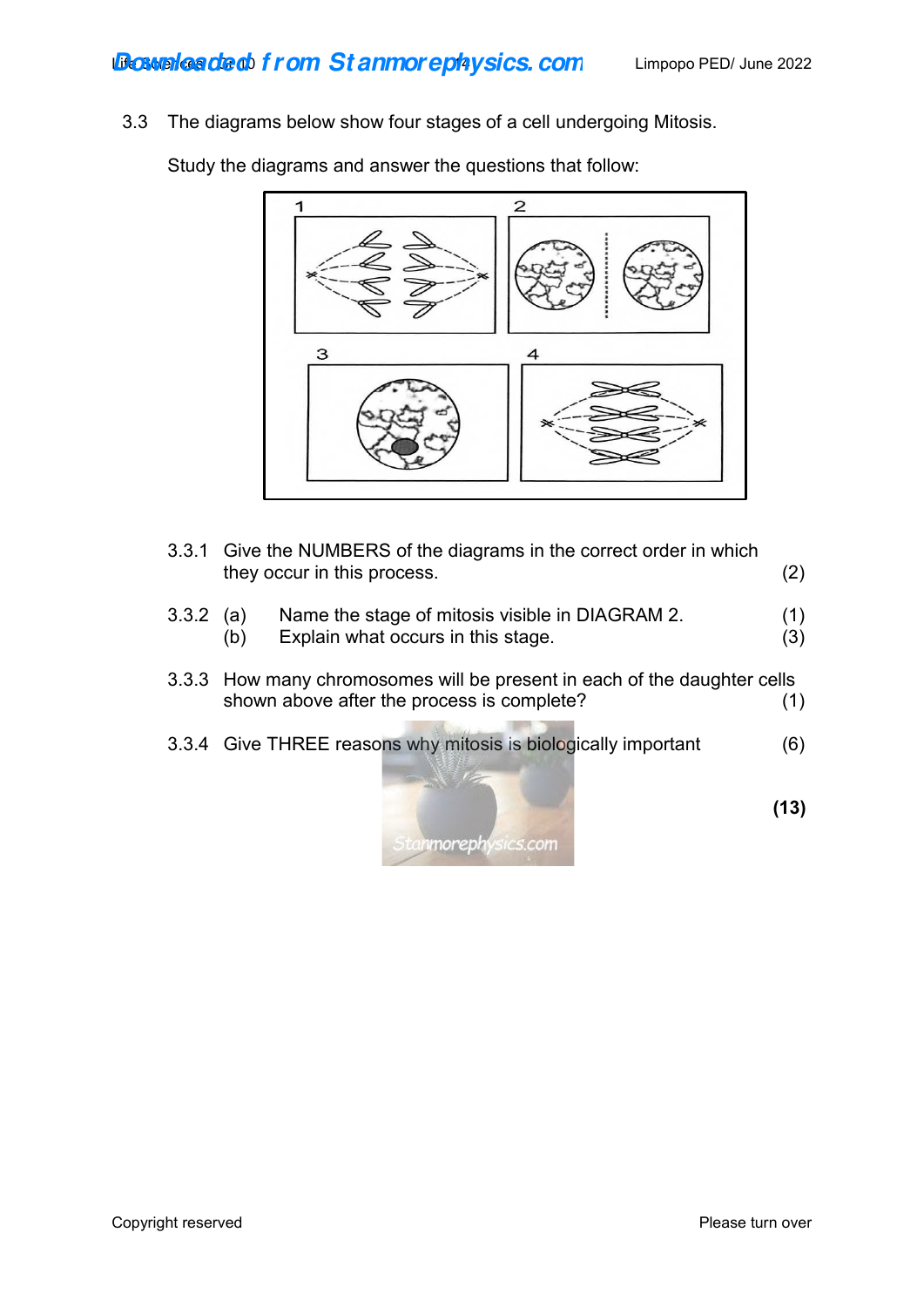3.4.1 In an investigation to determine the influence of milk on the growth of mice, Mice of the same litter and with the same average mass, were divided into Two groups A and B. They were fed on the following diets for a 50 day Period.

| Group        | Day 0 to day 20                                                                                   | Day 20 to day 50                                                                                  |
|--------------|---------------------------------------------------------------------------------------------------|---------------------------------------------------------------------------------------------------|
| $\mathbf{A}$ | Proteins, glucose, starch, fats,<br>mineral salts and water                                       | Proteins, glucose, starch, fats,<br>mineral salts and water<br>plus 3cm <sup>3</sup> milk per day |
| в            | Proteins, glucose, starch, fats,<br>mineral salts and water<br>plus 3cm <sup>3</sup> milk per day | Proteins, glucose, starch, fats,<br>mineral salts and water                                       |

The results of this investigation can graphically be represented as follows:



- 3.4.1 Name TWO ways in how the scientist ensured the validity of the Investigation. (2) 3.4.2 What conclusion can you draw from the results of the experiment? (2)
- 3.4.3 Give the dependent variable in this investigation and how it was measured (2)

**(6)** 

 **TOTAL QUESTION 3: [50]**

 **TOTAL SECTION B: 100** 

 **GRAND TOTAL: [150]**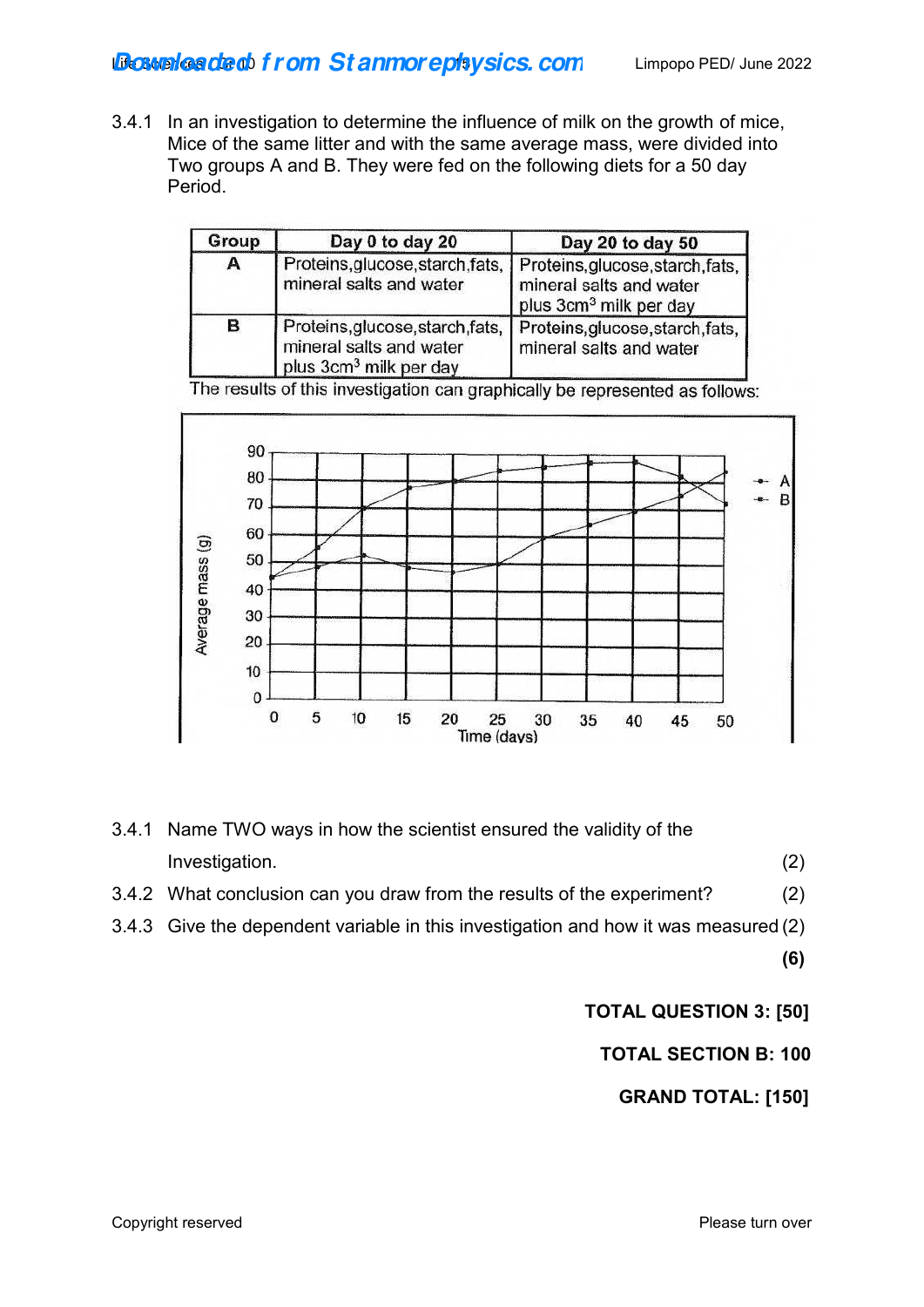

**MARKS: 150** 

**TIME: 2½ HOURS** 

**This MARKING MEMORANDUM consists of 10 pages**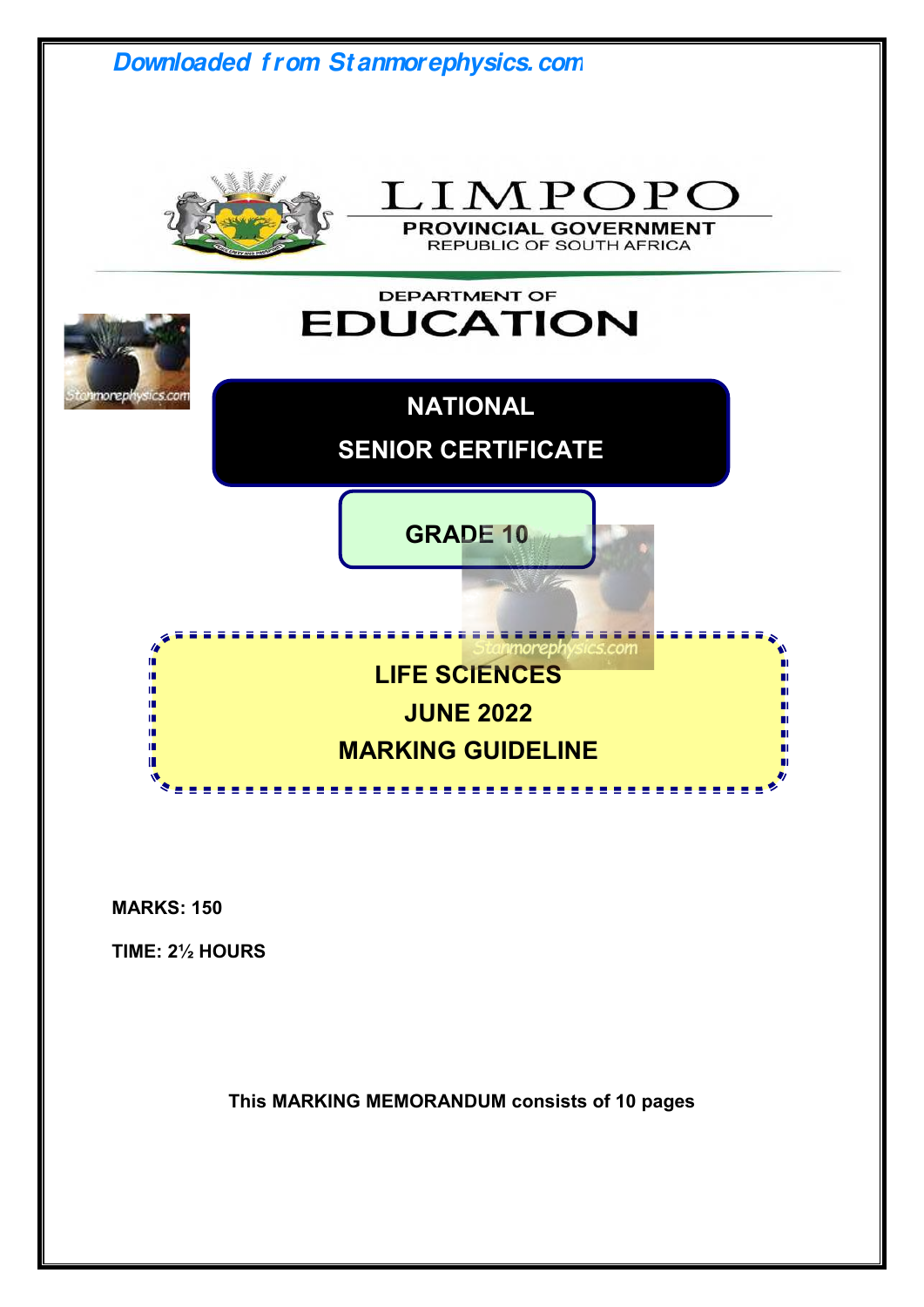## **PRINCIPLES RELATED TO MARKING LIFE SCIENCES 2022**

- 1. If more information than marks allocated is given Stop marking when maximum marks are reached and put a wavy line and 'max' in the right hand margin.
- 2. If, for example, three reasons are required and five are given Mark the first three irrespective of whether all or some are correct/incorrect.
- 3. If whole process is given when only part of it is required Read all and credit relevant part.
- 4. If comparisons are asked for and descriptions are given Accept if differences / similarities are clear.
- 5. If tabulation is required but paragraphs are given Candidates will lose marks for not tabulating.
- 6. If diagrams are given with annotations when descriptions are required Candidates will lose marks.
- 7. If flow charts are given instead of descriptions Candidates will lose marks.
- 8. If sequence is muddles and links do not make sense Where sequence and links are correct, credit. Where sequence and links are incorrect, do not credit. If sequence and links become correct again, resume credit.
- 9. Non-recognized abbreviations Accept if first defined in answer. If not defined, do not credit the unrecognised abbreviation but credit the rest of answer if correct.
- 10. Wrong numbering If answer fits into the correct sequence of questions but the wrong number is given, it is acceptable.
- 11. If language used changes the intended meaning Do not accept.
- 12. Spelling errors If recognizable accept provided it does not mean something else in Life Sciences or if it is out of context.
- 13. If common names given in terminology: only accept if provided as an alternative in the marking guideline.
- 14. If only letter is asked for and only name is given (and vice versa) No credit.
- 15. If units are not given in measurements: Candidates will lose marks. Memorandum will allocate marks for units separately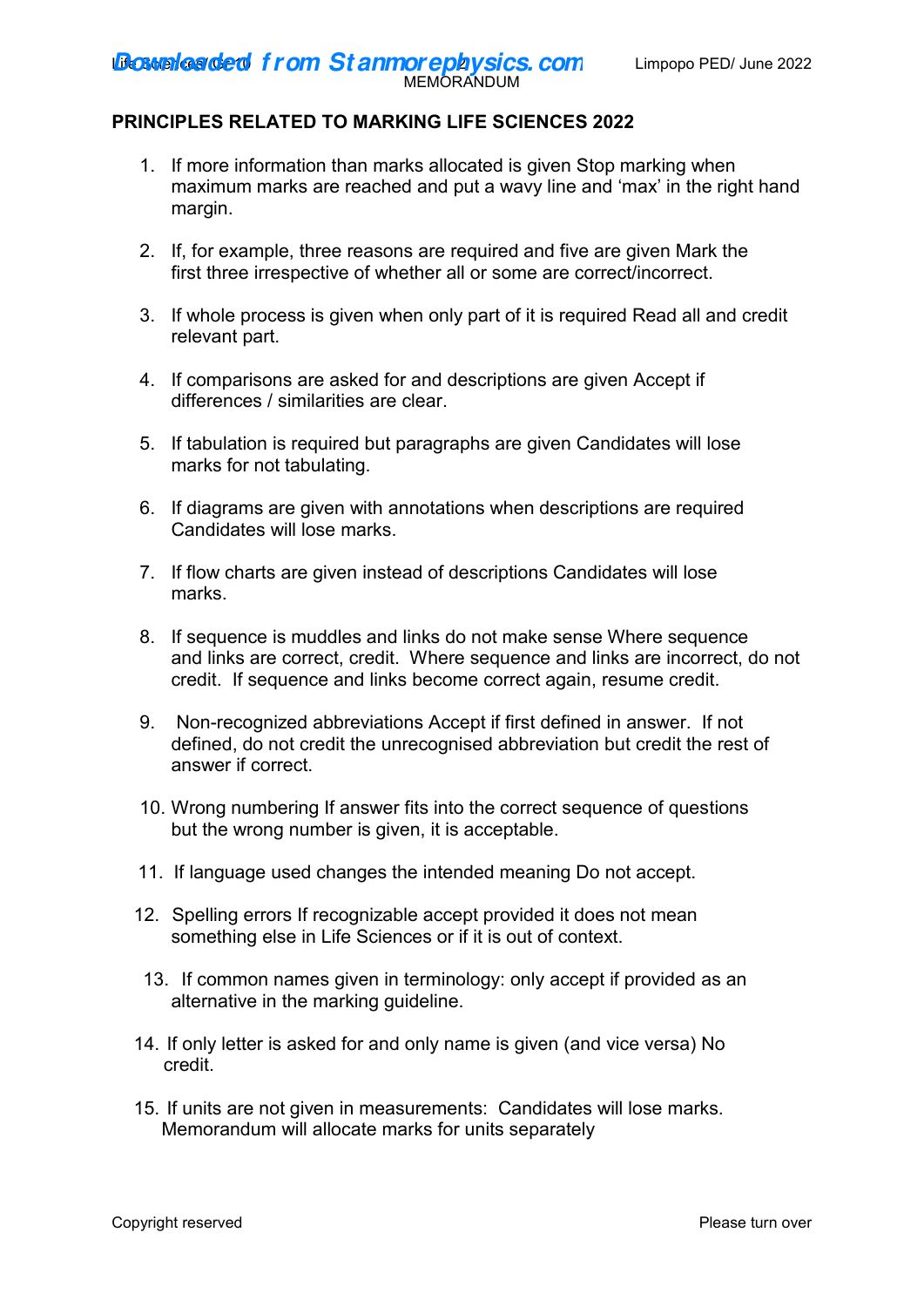**Life SMS CRECT TOM Stanmorephysics.com** Limpopo PED/ June 2022 **Downloaded f rom St anmorephysics. com**

- MEMORANDUM
- 16. Be sensitive to the sense of an answer, which may be stated in a different way.
- 17. Caption: All illustrations (diagrams, drawings, graphs, tables, etc.) must have a caption
- 18. Code-switching of official languages (terms and concepts) A single word or two that appears in any official language other than the learners' assessment language used to the greatest extent in his/her answer should be credited, if it is correct.
- 19. No changes must be made to the marking memoranda without consulting the Provincial Internal Moderator.

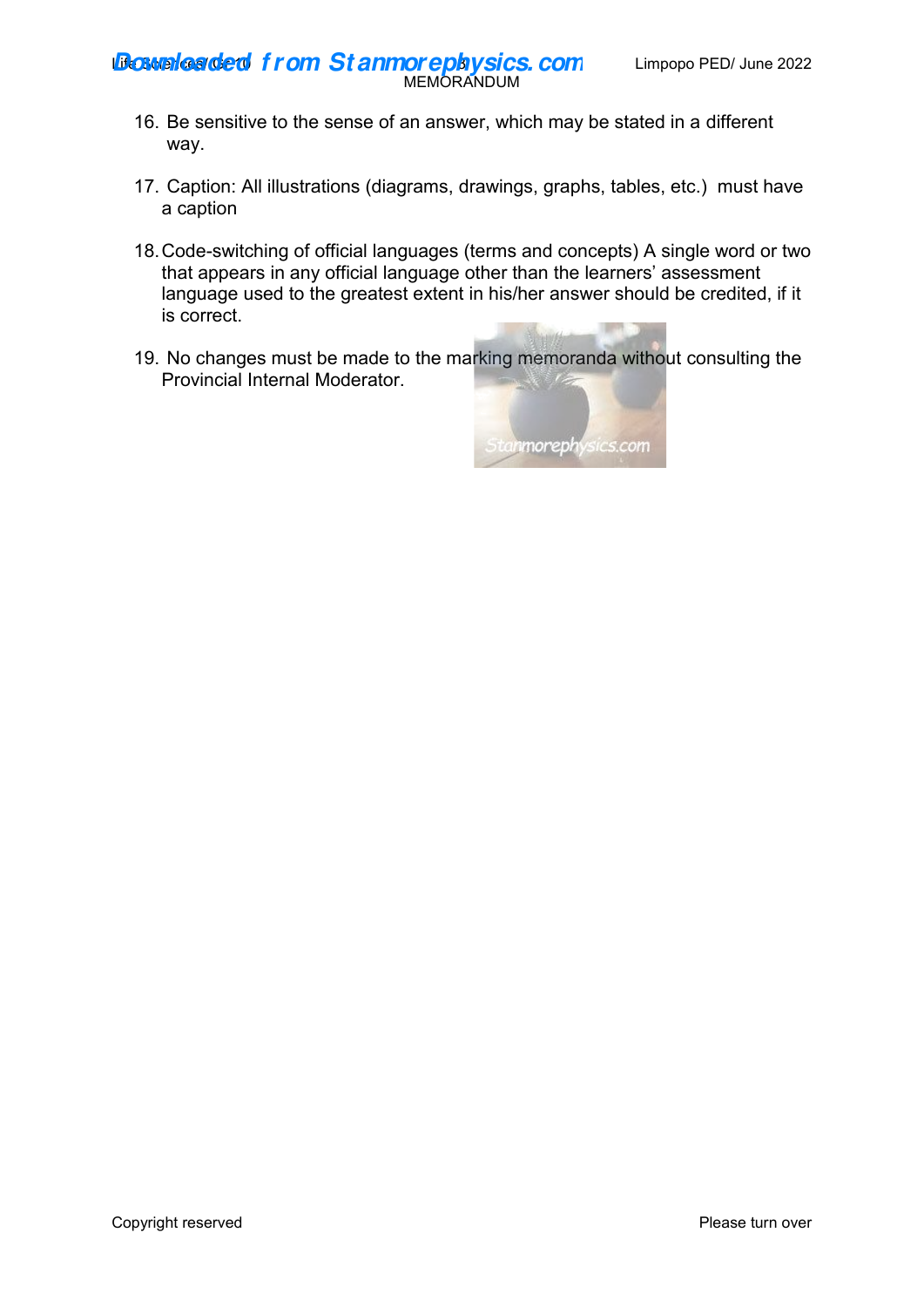**Life SMS CRECT TOM Stanmorephysics.com** Limpopo PED/ June 2022 MEMORANDUM **Downloaded f rom St anmorephysics. com**

# **SECTION A**

|     | <b>QUESTION 1</b>                                |       |      |
|-----|--------------------------------------------------|-------|------|
| 1.1 |                                                  |       |      |
|     | 1.1.1 $B\check{v}$                               |       |      |
|     | 1.1.2 $B \checkmark$                             |       |      |
|     | 1.1.3 $C \vee C$                                 |       |      |
|     | 1.1.4 $D \checkmark$                             |       |      |
|     | 1.1.5 $A \vee C$                                 |       |      |
|     | 1.1.6 $A \vee C$                                 |       |      |
|     | 1.1.7 $D \checkmark$                             |       |      |
|     | 1.1.8 $A \vee C$                                 |       |      |
|     | 1.1.9 $B \checkmark$                             |       |      |
|     | 1.1.10 $D \checkmark$                            | 10 x2 | (20) |
| 1.2 |                                                  |       |      |
|     | 1.2.1 Goitre√                                    |       |      |
|     | 1.2.2 Chromosome √                               |       |      |
|     | 1.2.3 Centromere $\checkmark$                    |       |      |
|     | 1.2.4 Chlorenchyma √                             |       |      |
|     | 1.2.5 Chromatin material √                       |       |      |
|     | 1.2.6 Xylem $\checkmark$                         |       |      |
|     | 1.2.7 Cell √                                     |       | (7)  |
| 1.3 |                                                  |       |      |
|     | 1.3.1 Both A and B $\checkmark$                  |       |      |
|     | 1.3.2 A only √√                                  |       |      |
|     | 1.3.3 B only √ √                                 |       |      |
|     | 1.3.4 B only $\checkmark\checkmark$              | 4x2   | (8)  |
| 1.4 |                                                  |       |      |
|     | 1.4.1 Epidermal tissue showing stoma√/ of a leaf |       | (1)  |
|     | 1.4.2 Photosynthesis√                            |       |      |
|     | Gaseous exchange√/transpiration                  |       | (2)  |
|     | 1.4.3 1. Thin outer wall $\checkmark$            |       |      |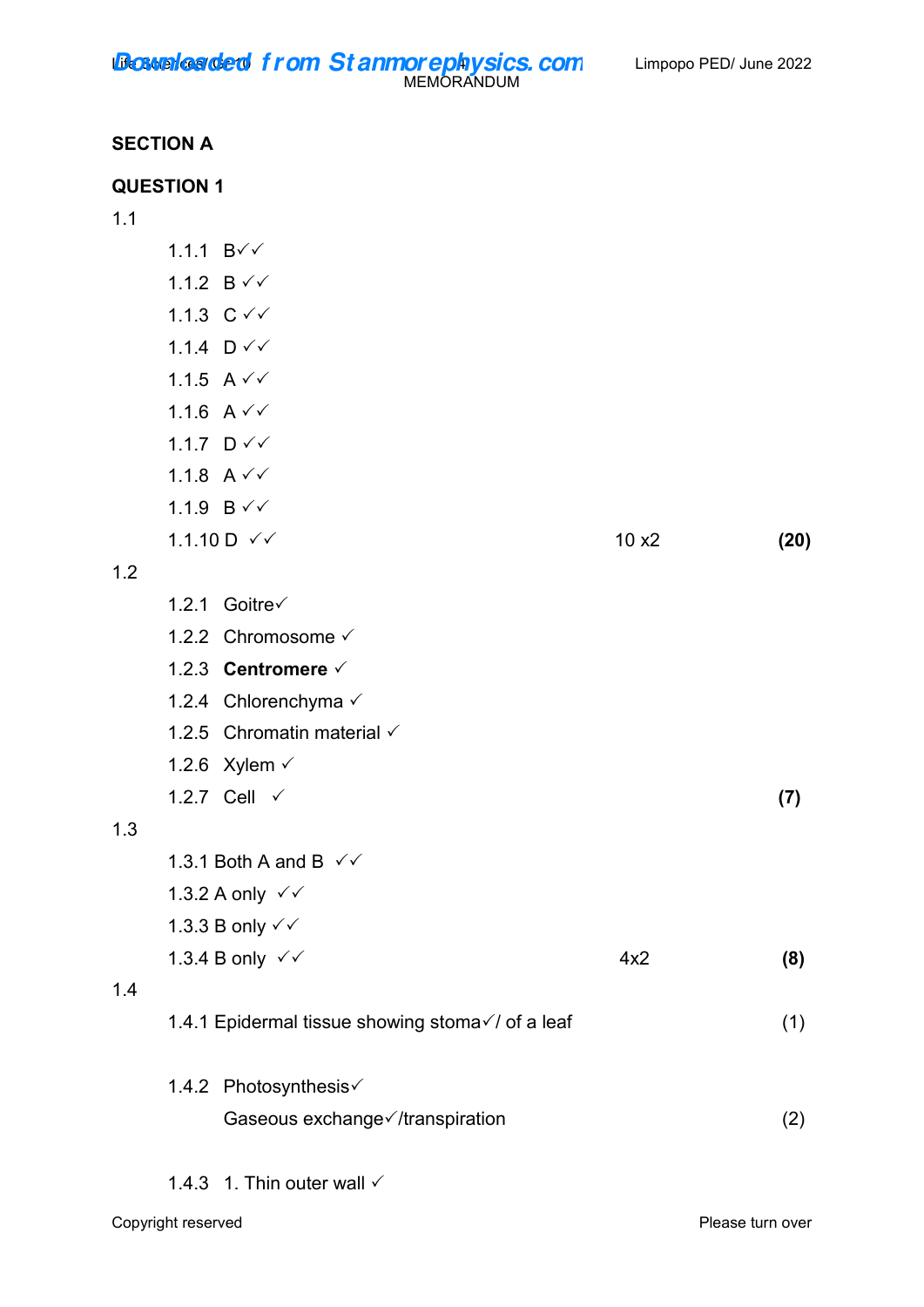#### **Life SMS CRECT TOM Stanmorephysics.com** Limpopo PED/ June 2022 MEMORANDUM **Downloaded f rom St anmorephysics. com**

- 2 Thick inner wall  $\checkmark$
- 3. Nucleus  $\checkmark$ /chloroplast
- 4. Guard cells  $\checkmark$
- 5. Stoma,  $\checkmark$  stomal pore



 1.4.4 It is flattened to provide a large surface area for maximum light absorption

 The cuticle and epidermis are transparent to allow light to enter the mesophyll region.  $\checkmark$ 

 The palisade cells are arranged at right angles to the epidermis/ rod shaped to allow for maximum light absorption $\checkmark$ 

 $(\text{Any } 1)$  (2)

**(9)** 

|  | 1.5.1 Secondary growth√ |
|--|-------------------------|
|--|-------------------------|

1.5

|           | 1.5.2 $6\sqrt{3}$ : 8 $\sqrt{2}$ Phloem $\sqrt{2}$         | (3) |
|-----------|------------------------------------------------------------|-----|
| 1.5.3 (a) | it divideds to form secondary xylem an phloem $\checkmark$ | (1) |

(b) It trans-locates / stores water  $\checkmark$  and dissolved ions/filling/ meristmatic function/secretion of tannins etc.

or and the contract of the contract of the contract of the contract of the contract of the contract of the con

Lends support $\sqrt{}$ /packing/ strengthening (1)

**(6)** 

 **TOTAL SECTION A: 50**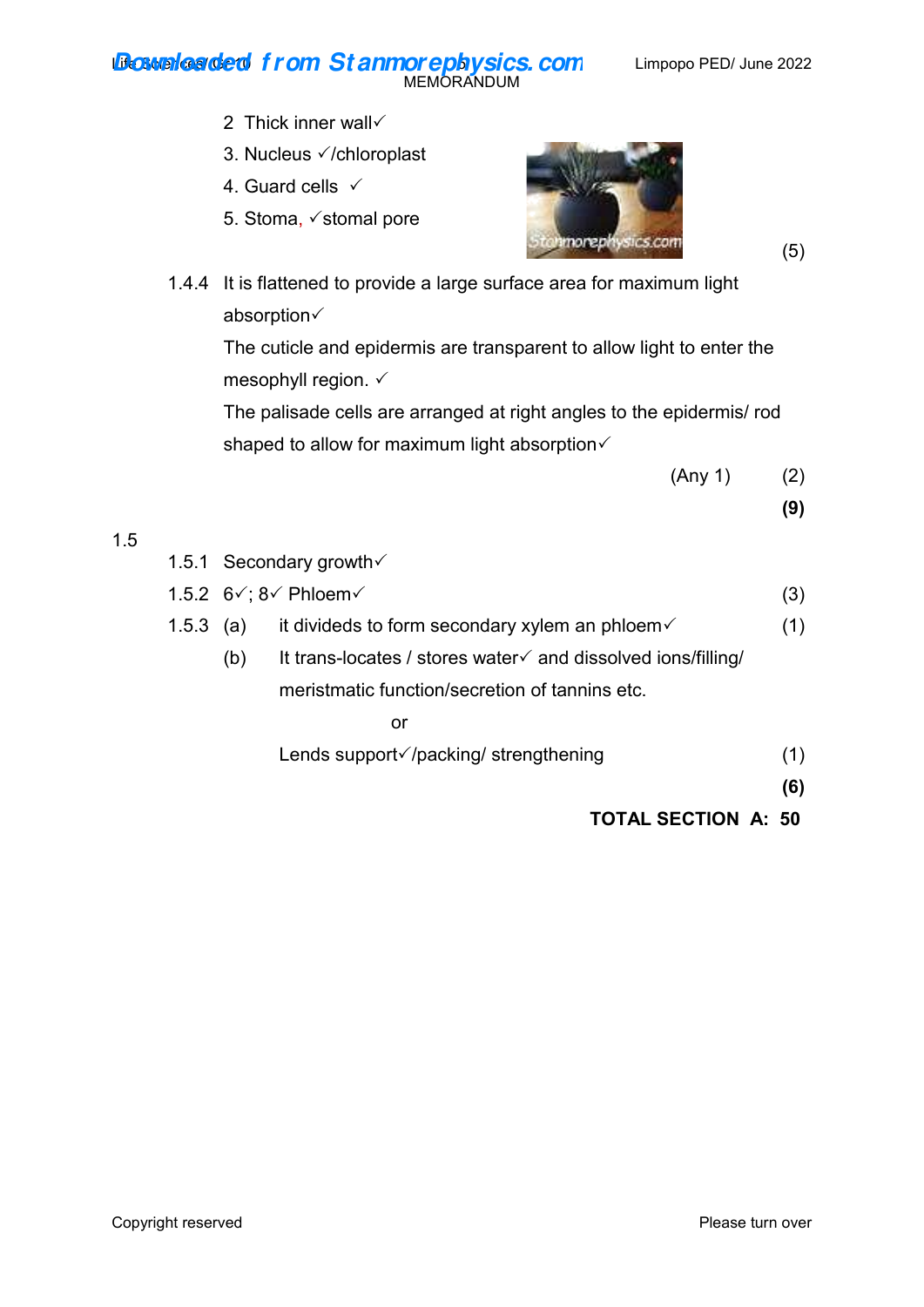# **QUESTION 2**

#### 2.1

2.2

|         |       | 2.1.1 Milk $\checkmark$                                                                                            |      |
|---------|-------|--------------------------------------------------------------------------------------------------------------------|------|
|         |       | It has all the nutrients $\checkmark$ needed by the body $\checkmark$ that the body needs to<br>function optimally | (3)  |
|         |       |                                                                                                                    |      |
|         |       | 2.1.2 Butter $\checkmark$                                                                                          |      |
|         |       | It has the highest fat content $\sqrt{2}$ / contains the most energy                                               | (2)  |
|         |       | 2.1.3 (a) Bacon $\checkmark$                                                                                       |      |
|         |       | (b) Milk $\checkmark$                                                                                              |      |
|         |       | (c) Butter $\checkmark$                                                                                            |      |
|         |       | (d) Beans $\checkmark$                                                                                             |      |
|         |       | (e) Butter $\checkmark$                                                                                            | (5)  |
|         |       | 2.1.4 (a) Stains contain organic√ compound (lipids, carbohydrates and                                              |      |
|         |       | proteins). Biological washing powders react with stains easily√                                                    |      |
|         |       | so can remove them due to the presence of $\checkmark$ enzymes.                                                    | (3)  |
|         |       | (b) Enzymes are sensitive to high temperatures. $\checkmark$ They usually                                          |      |
|         |       | denature $\checkmark$ at temperatures of 40-45°C and are not able to $\checkmark$                                  |      |
|         |       | function at a temperature of 60°C.                                                                                 | (3)  |
| $2.2\,$ |       |                                                                                                                    | (16) |
|         | 2.2.1 | Motor neuron $\checkmark$                                                                                          | (1)  |
|         |       | 2.2.2 Motor neurons carry impulses from $\checkmark$ the brain $\checkmark$ / spinal cord                          |      |
|         |       | to the effectors $\sqrt{}$ muscles or glands                                                                       |      |
|         |       | to bring about a response√                                                                                         | (4)  |
|         |       | 2.2.3 1. Nucleus $\checkmark$                                                                                      |      |
|         |       | 2. Myelin sheath √/ neurilemma                                                                                     |      |
|         |       | 3. Axon√                                                                                                           |      |
|         |       | 4. Cell body                                                                                                       |      |

5. Dendrite  $\checkmark$  (5)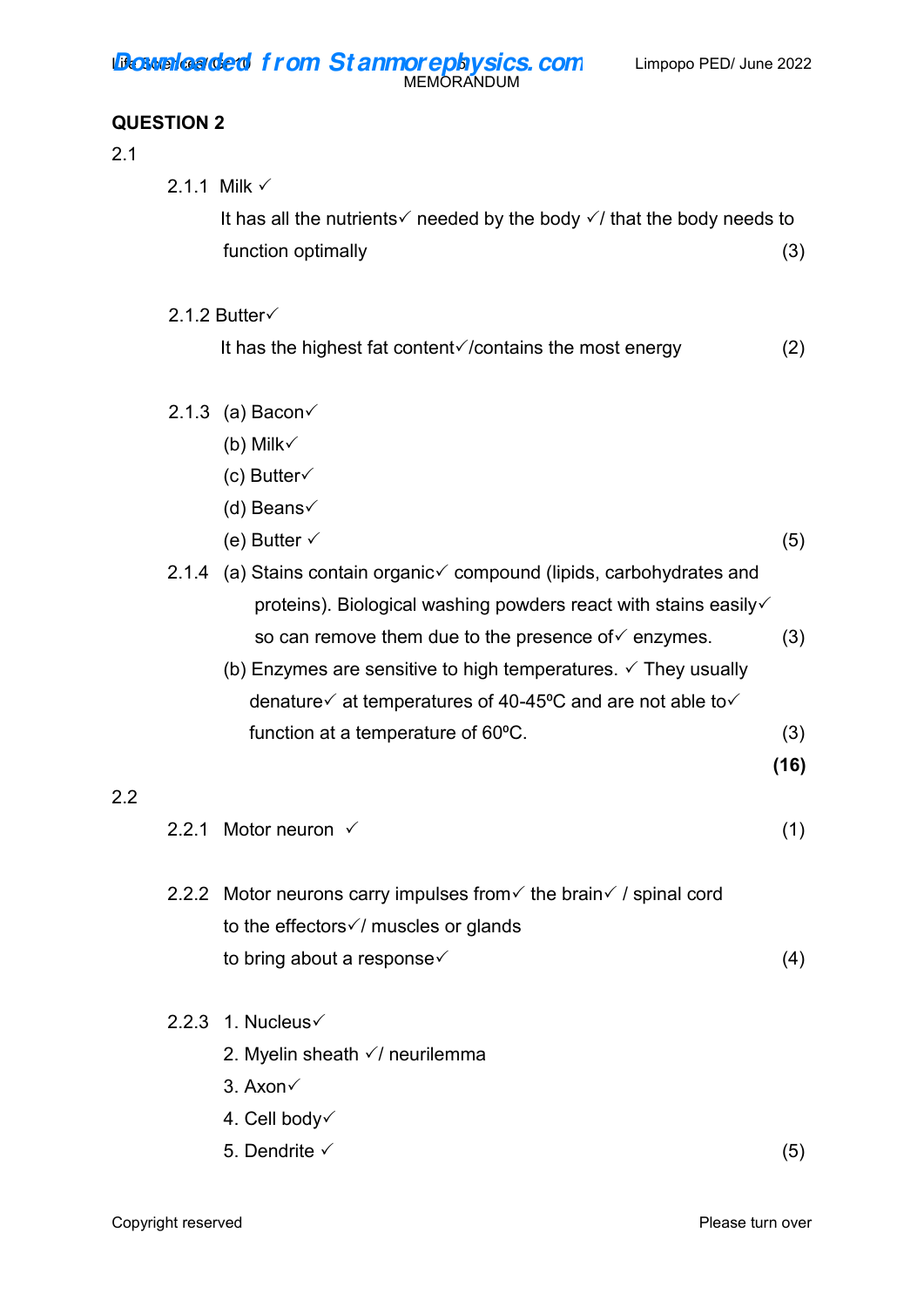**Life SMS CRECT TOM Stanmorephysics.com** Limpopo PED/ June 2022 MEMORANDUM **Downloaded f rom St anmorephysics. com**

2.2.4 (a) Receive and transmit impulses to the cell body  $\checkmark$ 

- (b) Protects the axon  $\checkmark$
- (c) Transmits impulse away from cell body $\sqrt{}/$  transmits impulse to the effector organ/ muscle/forms synaptic knob/node with effector organ/ muscle (3)
- $2.2.5$  Synapse $\checkmark$  (1)
	- **(14)**
- 2.3
- $2.3.1$  Transpiration  $\checkmark$  (1)
- 2.3.2 To determine the effect of different environmental conditions  $\checkmark$ on the rate of transpiration.  $\sqrt{\frac{5 \tan m \sigma}{2}}$  (2)
- 2.3.3 Prevents evaporation of water  $\checkmark$  so that the final reading is reliable  $\checkmark$  (2)
- 2.3.4  $\bullet$  cut leafy twig under water  $\checkmark$ to prevent air from getting into the xylem tissue $\checkmark$ 
	- $\bullet$  make a diagonal cut  $\checkmark$ to increase the surface area of absorption of water  $\checkmark$
	- $\bullet$  use twigs of the same size and species $\checkmark$  because a larger twig/ different type of species will have more leaves and will have a faster rate of transpiration $\sqrt{I}$ will absorb the water faster (Any ONE) (2)

2.3.5 A: (Wind)  $80 - 45 \checkmark = 35$  ml  $\checkmark$ 

(2)

**(9)**

# 2.4.

| 2.4.1 A pair of muscles which work together $\checkmark$ to cause similar but |     |
|-------------------------------------------------------------------------------|-----|
| opposite movement $\checkmark$                                                | (2) |
| 2.4.2 (a) Biceps $\checkmark$                                                 | (1) |
| (b) Triceps $\checkmark$                                                      | (1) |
| 2.4.3 (a) $2\sqrt{ }$                                                         |     |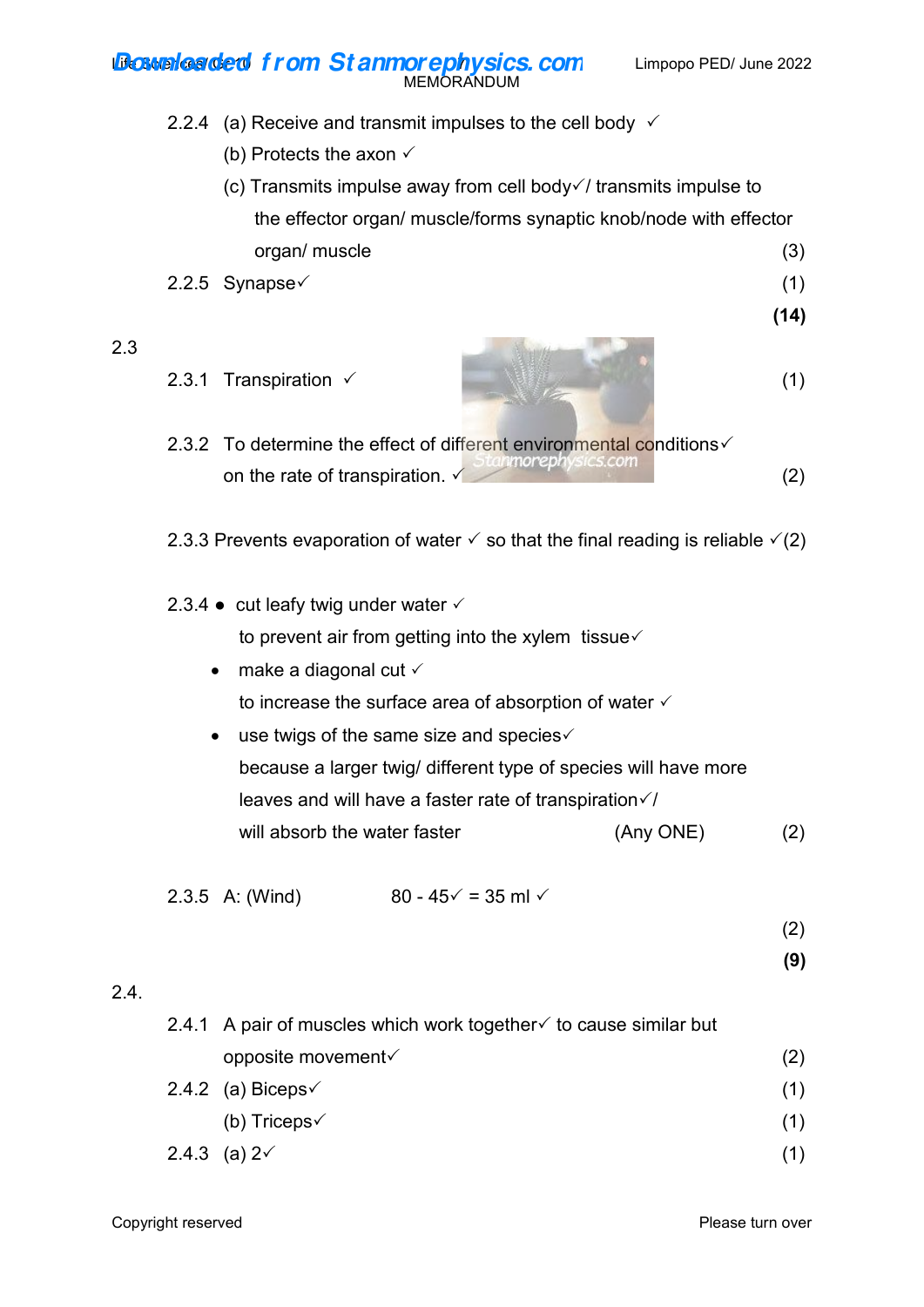#### **Life SMS CRECT TOM Stanmorephysics.com** Limpopo PED/ June 2022 MEMORANDUM **Downloaded f rom St anmorephysics. com**

| (b) $1\sqrt{ }$                                                                  | (1)  |
|----------------------------------------------------------------------------------|------|
| 2.4.4 (a) Humerus $\checkmark$                                                   | (1)  |
| (b) Radius $\checkmark$                                                          | (1)  |
| (c) Ulna $\checkmark$                                                            | (1)  |
| 2.4.5 The axial $\checkmark$ skeleton and the appendicular $\checkmark$ skeleton | (2)  |
|                                                                                  | (11) |

# **TOTAL QUESTION 2: [50]**

## **QUESTION 3**

3.1

| 3.1 | 3.1.1 X-mitochondrion<br>Y-chloroplast               |       | 2) |
|-----|------------------------------------------------------|-------|----|
|     | 3.1.2 (a) cellular respiration<br>(b) photosynthesis | moren | 2) |
|     | 3.1.3                                                |       |    |

- Membranes consist of 2 layers $\checkmark$  of phospholipid molecules  $\checkmark$
- Each phospholipid consists of a water-attracting (hydrophilic) head
- $\checkmark$ • and a water-repelling (hydrophobic) tail  $\checkmark$
- The heads of both layers face outwards  $\checkmark$
- and the tails of both layers face outwards  $\checkmark$
- Proteins are embedded  $\checkmark$  between the phospholipid molecules

 $(\text{Any})$  (3)

 $2\text{-gramum} \t\t(2)$ 

D- Oxygen  $\sqrt{}/0_2$  (4)

3.1.6

3.1.4 1-stroma

3.1.5 A: Carbon dioxide  $\sqrt{7}$  CO<sub>2</sub> B: Oxygen  $\sqrt{O_2}$ 

C- Carbon dioxide  $\sqrt{C_2}$ 

- $\bullet$  has differentially permeable double membrane  $\checkmark$
- outer membrane is smooth for easy movement through the cytoplasm
- $\bullet$  inner membrane is folded/ has cristae that increases surface area $\checkmark$
- Cristae coated with enzymes for maximum chemical reactions $\checkmark$
- $\bullet$  Matrix contains compounds needed for cellular respiration process $\checkmark$

 $(\text{Any})$  (3) **(16)**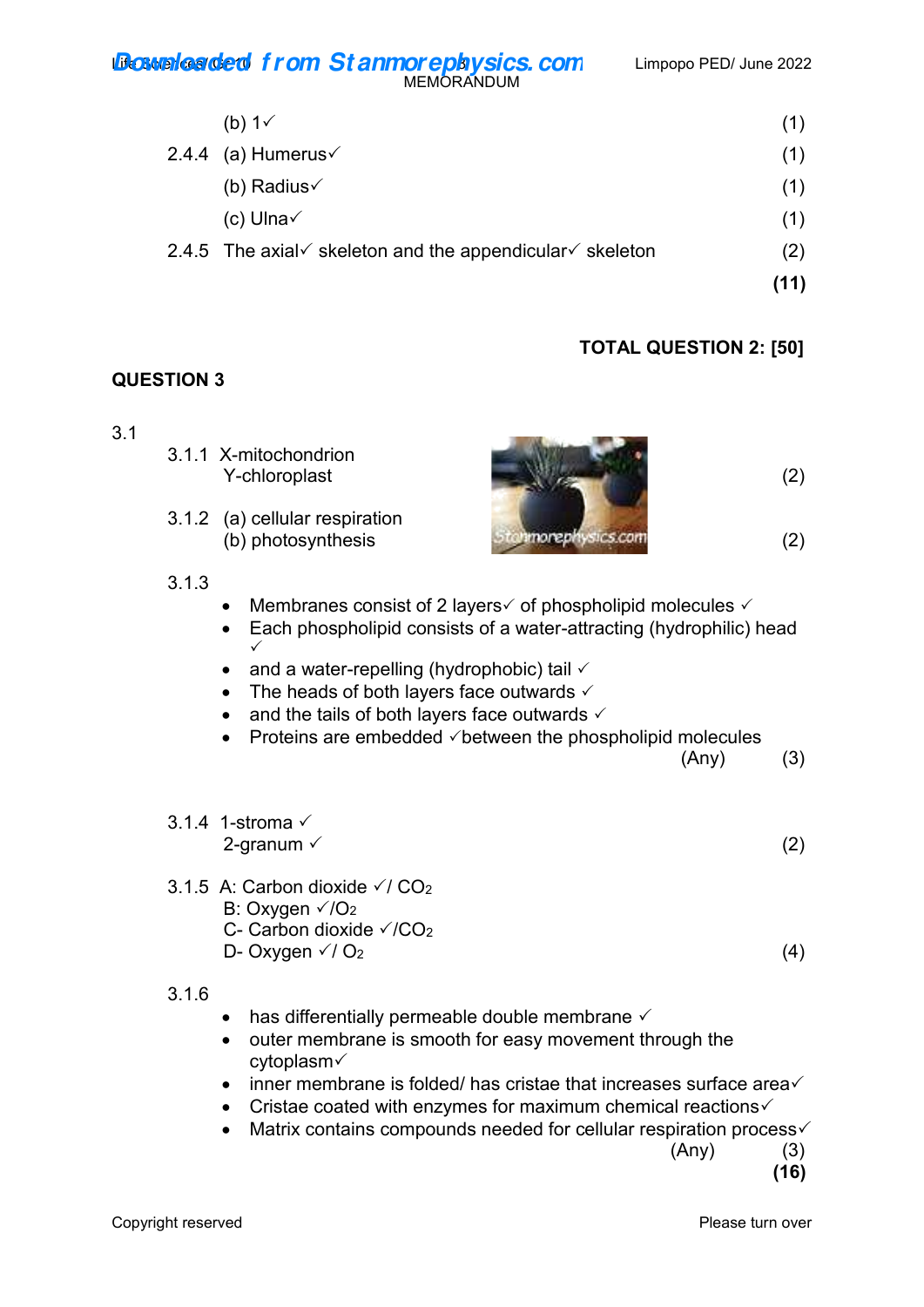**Life SMS/Gerger 5the Stammorephysics.com** Limpopo PED/ June 2022 **Downloaded f rom St anmorephysics. com**

MEMORANDUM

# 3.2

| 3.2  |                                 | 3.2.1 - water potential in the soil is higher $\checkmark$<br>than that of the cell sap in the vacuole $\checkmark$<br>water diffuses √ from soil along a water potential gradient√<br>by osmosis√ through permeable cell wall and differentially<br>permeable cell membrane √/plasmalemma/ cytoplasm/tonoplast<br>into the vacuole of root hair√<br>absorption of water is a passive process√<br>and the water potential of cell sap increases<br>(Any 6)<br>3.2.2 2- parenchyma cells $\checkmark$<br>3- endodermis√ | (6)         |
|------|---------------------------------|------------------------------------------------------------------------------------------------------------------------------------------------------------------------------------------------------------------------------------------------------------------------------------------------------------------------------------------------------------------------------------------------------------------------------------------------------------------------------------------------------------------------|-------------|
|      |                                 | 4- pericycle√<br>5- xylem $\checkmark$                                                                                                                                                                                                                                                                                                                                                                                                                                                                                 | (4)         |
|      | 3.2.3                           | Root pressure $\checkmark$                                                                                                                                                                                                                                                                                                                                                                                                                                                                                             | (1)         |
|      | 3.2.4<br>$\bullet$<br>$\bullet$ | The cells are elongated cells, $\checkmark$ where the cross walls disappear to<br>form continuous tubes for the transport of water√<br>Xylem tissue does not contain cytoplasm in contains no living tissue<br>so that the path of water is not blocked $\checkmark$ by the cytoplasm<br>The cellulose cell walls are strengthened with lignin, $\checkmark$ to prevent them<br>from collapsing $\checkmark$ under the strong suction pressure<br>(Any 2 x2)                                                           | (4)<br>(15) |
| 3.3. |                                 | 3.3.1 3; 4; 1; 2 √ √ (MUST BE IN CORRECT ORDER)                                                                                                                                                                                                                                                                                                                                                                                                                                                                        | (2)         |
|      | $3.3.2$ (a)                     | Diagram 2: Telophase $\checkmark$<br>Two groups of chromosomes are present√<br>(b)<br>A cell plate forms to separate the cell $\checkmark$<br>Into 2 distinct cells with their own nucleus $\checkmark$<br>and the same number and kind of chromosomes√<br>(Any 3)                                                                                                                                                                                                                                                     | (1)<br>(3)  |
|      |                                 | 3.3.3 $4 \checkmark$ chromosomes                                                                                                                                                                                                                                                                                                                                                                                                                                                                                       | (1)         |
|      | 3.3.4                           | It forms new cells used for:<br>Growth in the size of the organism $\checkmark\checkmark$<br>Repair and replacement of work out or damaged tissue $\checkmark$<br>Brings about asexual/ vegetative reproduction $\sqrt{6}$                                                                                                                                                                                                                                                                                             | (6)<br>(13) |
|      |                                 |                                                                                                                                                                                                                                                                                                                                                                                                                                                                                                                        |             |